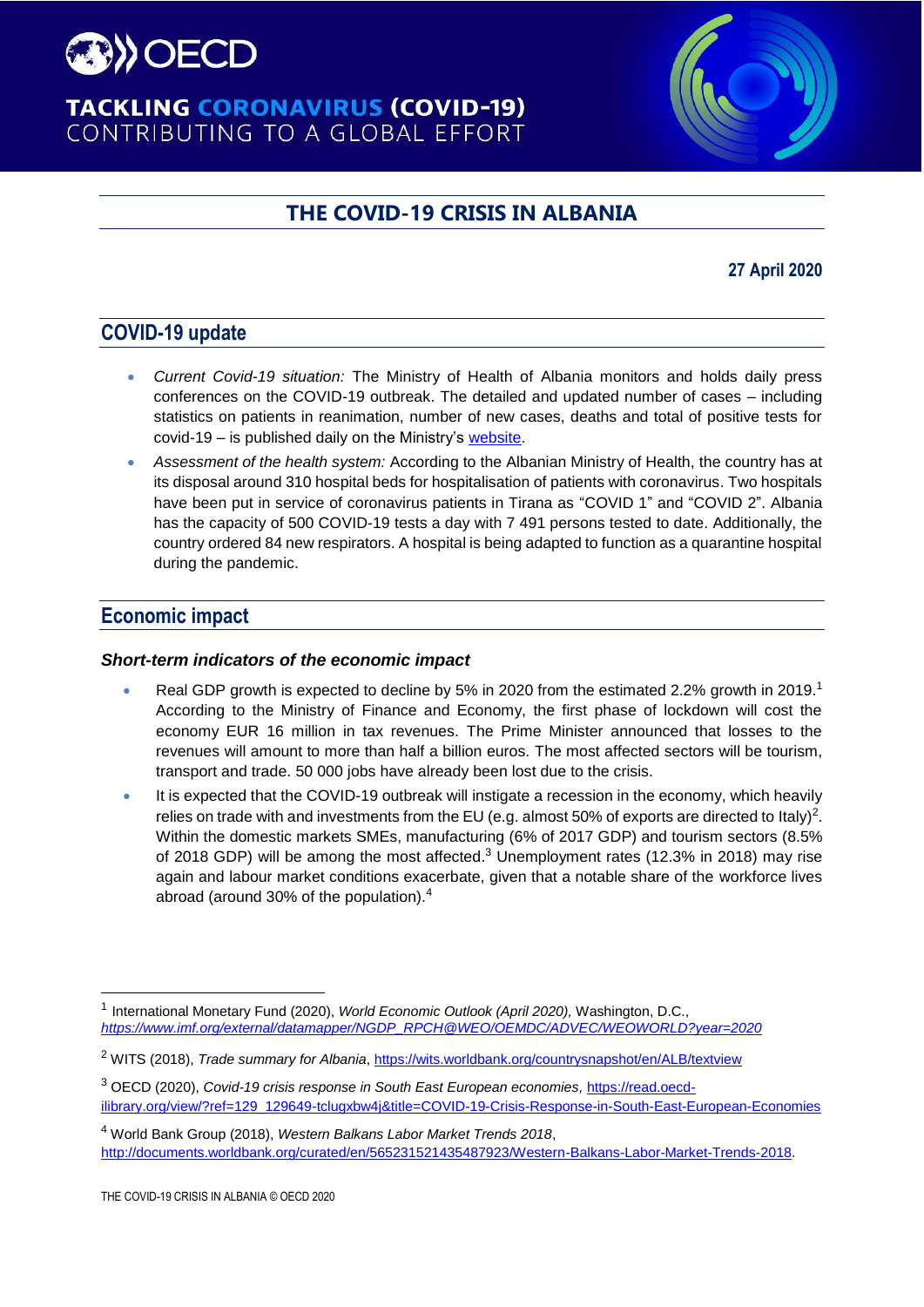#### *Financial Market*

- The government bond spread has increased by around 25% between 1 January and 31 March, signalling deteriorating investor confidence and higher perceived risk of Albanian sovereign debt.
- The Albanian currency, ALL, has depreciated by almost 7% since the beginning of the COVID-19 crisis. This depreciation can affect enterprises' ability to make payments denominated in foreign currency, which is a problem due to the high percentage of foreign exchange denominated loans.

# **Policy reactions**

 On 24 March, Prime Minister Edi Rama declared a 'state of natural disaster' across the country for a period of 30 days.

#### *Extent of containment measures*

- *Containment*: The government has closed all schools, educational institutions, cultural premises, restaurants and non-critical stores. Only food stores, pharmacies and financial institutions remain open. As of April 13, there is a mandatory curfew from 17:30 to 05:00. Only one person from each household is allowed to go shopping per day for a limited period of two hours. Other travel, including by car, is only permitted for authorised employees going to work from 05:00-08:00 and returning from 16:00-17:30. On weekends, starting from 10 April, there is a strict curfew that lasts from 17:30 on Friday until Monday at 05:00 for all citizens including the activities that are allowed during the week. The elderly and children under ten are allowed to go out only at specific times during the weekend. Exceptions to these rules include the transportation of goods and foodstuffs, the state police, the armed forces, critical units of state services, media companies and deliveries.
- On 27 April, the government introduced areas called the Green Zones, which cover cities that have a lower risk than the rest of the country and where citizens are allowed to move without an authorisation from 09:30 to 17:30 and the elderly from 06:00 to 08:30. Personal vehicles are allowed to move inside the areas, with only one passenger in addition to the driver.
- As of 20 April, the government allowed economic activity to resume for 600 sectors such as agriculture and animal husbandry, food production, mining and textile industry as well as the fishing sector. On 27 April, a new wave of businesses was able to resume their activities, enabling 27 589 employees to return to work. They include different kind of stores such as clothing stores, shoe and leather goods shops, furniture and household items stores, florist shops, lighting, electronic and telecommunications equipment stores. Taxi service is now allowed for only one passenger per car.

#### *Border measures*

- All border crossings in Albania are closed, with a few exceptions (mainly transport of goods, diplomatic corps). Tirana International Airport is closed to air traffic except for state, military, medical and emergency flights.
- Travellers returning to Albania from COVID-19 affected areas subject to a mandatory 14-day selfisolation regardless of their residence status.
- On 29 March, the Ministry of Europe and Foreign Affairs in cooperation with the Diplomatic Representation of the Republic of Albania throughout the world started repatriation operations for Albanian citizens.

#### **2**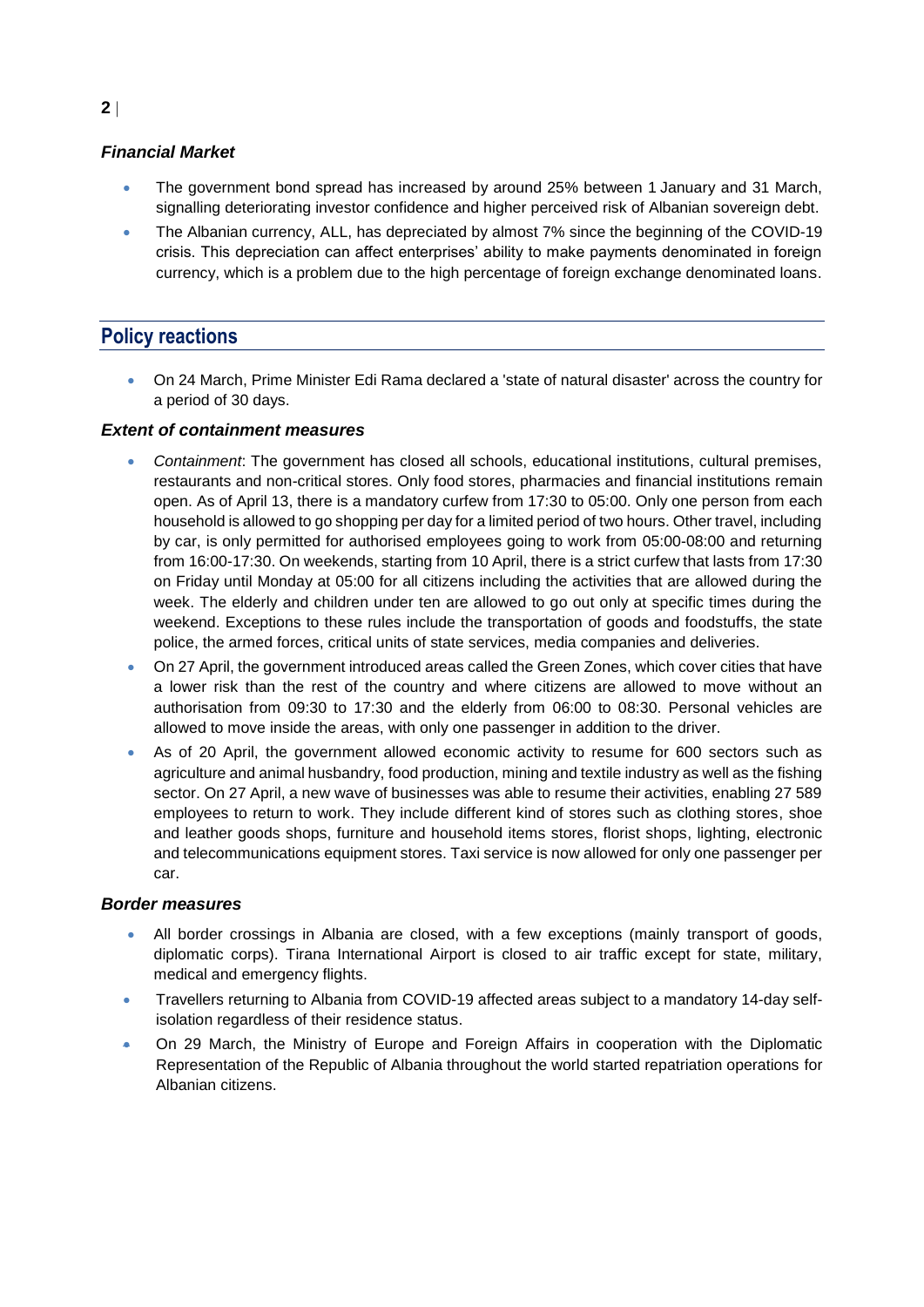#### *Measures to cope with the health emergency*

- On 3 April, Albania received 8 tons of personal protective equipment for medical staff, reaching a total of 23 tons of new equipment including masks, special clothing, goggles, protective helmets and other elements enabling the increase of the safety of doctors and nurses in dealing with COVID-19.
- An export ban has been placed on drugs and medical devices except if a special authorisation is provided by the Minister of Health.
- The elderly will receive their reimbursable drugs at home.
- Family physicians across the country are performing online counselling and treatment of patients with chronic diseases and monitoring all patients confirmed with COVID-19 who are at home with mild or moderate symptoms. Across the country, family doctors have performed more than 40 000 online consultations.

## *Monetary policy*

- As of 25 March, the Bank of Albania decided to reduce its policy rate from 1.0% to 0.5%. It reduced the interest rate for the overnight lending facility from 1.9% to 0.9% and maintained the interest rate for the overnight deposit facility unchanged, at 0.1%.
- The Bank of Albania has increased the operational capacities to guarantee the supply of the economy with currency and banknotes as well as to ensure the smooth functioning of the electronic payment system.
- The Bank of Albania has adopted the operational strategy of unlimited liquidity into the banking system. This sector, businesses, households and public sector, through this strategy, will have the possibility to withdraw at the Bank of Albania all the necessary liquidity required by them.
- The Supervisory Council decided to ease the postponement procedures by three months of loan instalments to businesses and households affected by the crisis, by providing the banking sector with the necessary regulatory space to do so.

## *Fiscal policy*

- On 19 March the government amended the 2020 budget through a [normative act](https://financa.gov.al/wp-content/uploads/2020/03/Akti-Normativ.pdf) announcing a package of support measures of Lk 23bn (1.3%of GDP). The package is a combination of spending reallocations, spending increases and sovereign guarantees to support affected businesses.
- A total of USD 65 million was made available for the immediate needs for the most disadvantaged part of the population, for small businesses and for the potential unemployment due to the virus.
- USD 10 million was made available as a reserve fund to the Council of Ministers for any unforeseen emergencies.

#### *Support to firms:*

- Support to salaries and firm liquidity: USD 100 million, through the instrument of a sovereign guarantee, for companies that have difficulties in paying employee salaries. The government will support businesses who stopped working due to the COVID-19 pandemic with a benefit of not more than USD 14 000 by paying their employees the minimum wage, ALL 26 000. The selfemployed will also receive the same amount.
- Credit support: The government will permanently erase late payment interests for active debtors who are current energy consumers, family or small business, with a financial effect of up to USD 150 million.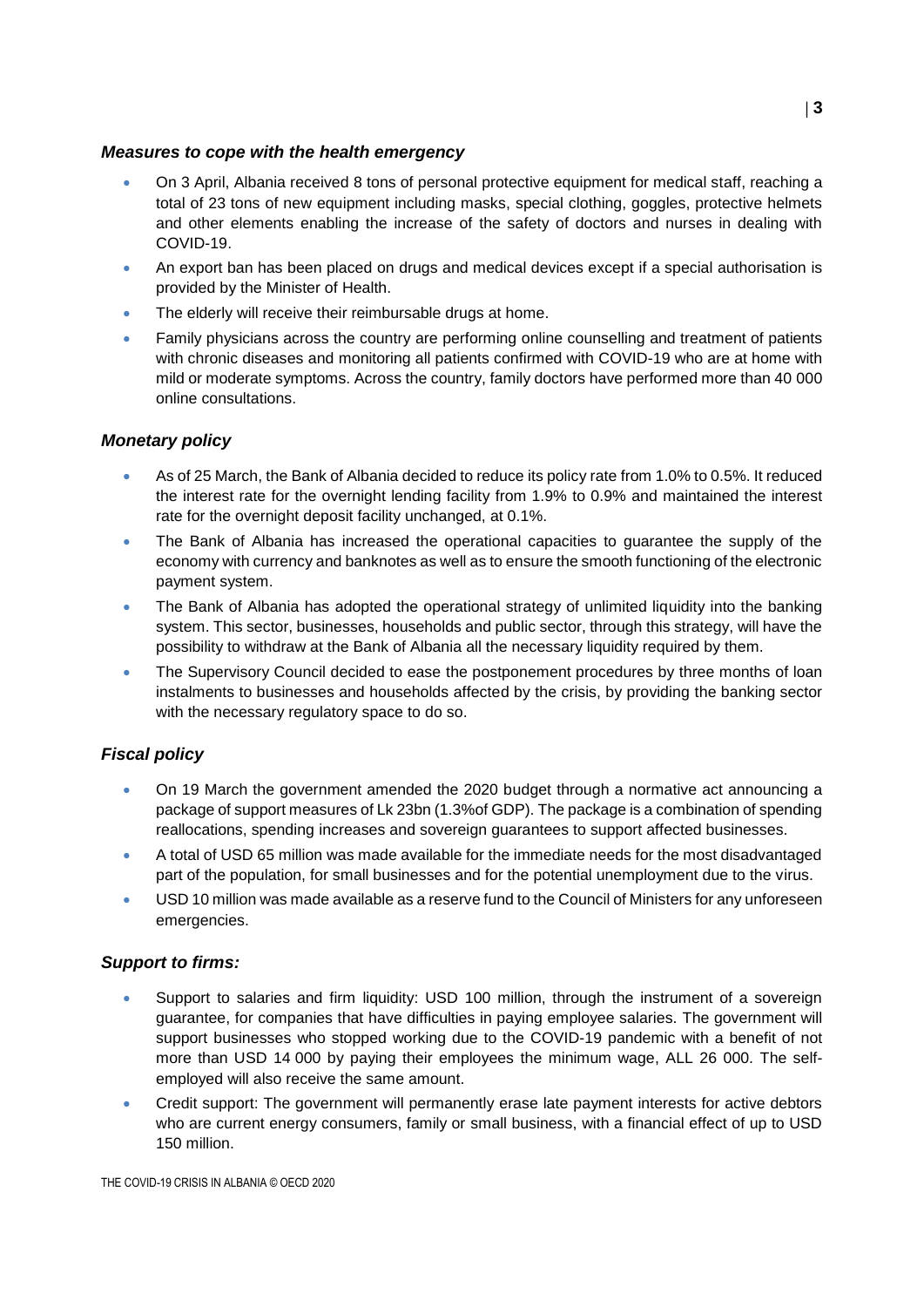- The government will reschedule the profit tax deadline to the second half of 2020 for all businesses with a turnover between USD 20 to 140 thousand.
- Postponement of balance sheet submission up to 1 June 2020 for businesses submitting balance sheets to NBCs online or directly.
- Expanded economic package: As of 20 April, 176 000 families will benefit from ALL 4 000 during the COVID-19 pandemic. That includes 100 000 employees in small businesses affected by the situation, 66 000 employees in large businesses and 10 000 employees in the tourism sector that were not included in the first package.

#### *Support to the population:*

- Included in the first economic package, unemployment benefits were doubled during the pandemic. Additionally, persons receiving social assistance will receive double the amount during the pandemic.
- Expanded economic package: As of 20 April, 176 000 families will receive ALL 4 000 during the COVID-19 pandemic. That includes 100 000 employees in small businesses affected by the situation, 66 000 employees in large businesses and 10 000 employees in the tourism sector.
- The unemployed jobseekers who were receiving unemployment benefits before March 10 will be able to process their demands online, and citizens that were unemployed after March 10 will be able to exceptionally apply online (by email) and receive unemployment benefits.
- The payment of rent will be postponed for the month of April and May for small businesses, families that have stopped working due to the COVID-19 situation and students that moved back home during the pandemic.
- Support for education: Albania has developed a range of televised courses for primary and secondary students that are aired on national TV channels. Distance learning is also available via online platforms such as google classroom, zoom and edmondo, and is organised at the school level.

#### *Additional measures*

- As of 20 April, citizens and businesses are able to get an authorisation online allowing them to go out or go to work.
- On 16 April, the parliament approved the government's proposal to introduce harsh prison sentences for those who violate COVID-19 measures and so change the Criminal Code.
- Any business that raises their prices abusively will be penalised.
- All passports and IDs that expire during the covid-19 pandemic will continue to be valid until the process to obtain new forms of identification becomes operational again.
- On 1 April, The Prime Minister announced that the doctors, nurses and health workers on the front line will receive an additional EUR 1 000 payment. The supporting personnel (including ambulance drivers) will benefit from an additional payment of EUR 500 during the COVID-19 crisis.
- The Council of Ministers decided for the salary of the Prime Minister, the government cabinet and the deputies to be halved for a period of three months, while the Presidency offered to voluntarily give up 50% of the salary. Additionally, the assembly called for 30 other constitutional institutions to voluntarily join the initiative to give something of their salaries.
- USD 20 million was made available to the Ministry of Defence for Humanitarian Operation.

**4**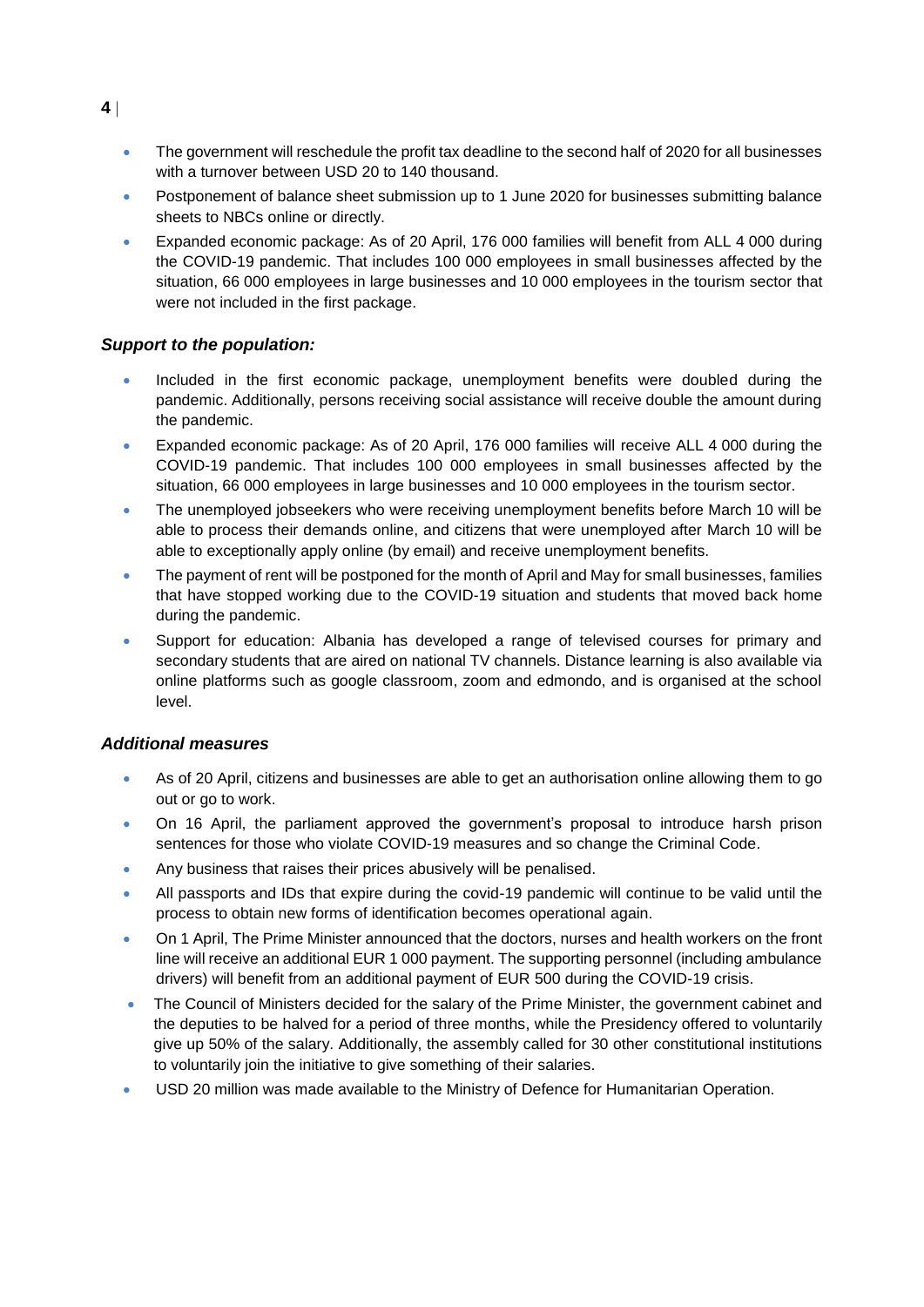#### *International support*

- The EU is mobilising a package of over EUR 410 million in reallocated bilateral financial assistance to support the Western Balkans during the coronavirus emergency. Out of this package, Albania will receive EUR 4 million of immediate support for the health sector and EUR 46.7 million of support for the social and economic recovery.
- The Commission has adopted a proposal for a €3 billion macro-financial assistance (MFA) package to ten enlargement and neighbourhood partners to help them to limit the economic fallout of the coronavirus pandemic. Albania will receive USD 180 million out of this package.
- On April 10, the IMF approved USD 190.5 million financial assistance to Albania.
- Albania is receiving USD 700 000 in health assistance from the USA to help prepare the response of the health sector to the COVID-19 pandemic.
- Albania is also receiving aid for its health care system from Turkey, China, Switzerland, Norway, Hungary and the UNDP.

# **Outlook**

- *Situation prior to COVID-19*: In November 2019, Albania was hit by a high magnitude earthquake, which took a toll on physical infrastructure and economic activity, leaving a burden to the budget prior to COVID-19. Although in recent years the economy experienced a constant increase in real GDP growth, due to the earthquake and a decrease in energy production caused by a drought, it went from 4.1% to an estimated 2.2% in 2019. On the other hand, unemployment rates have been constantly declining, reaching 12.3% in 2018. The situation for youth has been improving (28% in 2019), as well as long-term unemployment (67.4% of all unemployment), although their high levels remain a concern. On the other hand, the share of informal workers kept increasing, reaching 37% in 2018. This situation has led to an outflow of the young and highly skilled from the country, with more than 30% of the population residing outside the country. Net FDI had been decreasing at an estimated 7.6%, after peaking in 2016 due to the Trans Adriatic Pipeline and the Devoll Hydropower projects. General government debt stood at 66.7% of GDP.
- Given the small size of the Albanian economy, the policy action is considerable and covers many groups affected by the containment measures. In Fall 2019, the projected GDP growth for 2020 in Albania was  $3.4\%$ , while in April 2020 the GDP growth is projected to be -5%. <sup>6</sup> Hence, the coronavirus pandemic is expected to produce a notable recession of the economy, which heavily relies on trade with and investments from the EU, particularly Italy. Within the domestic market, SMEs, manufacturing and tourism sectors will be among the most affected. Unemployment may rise again and labour market conditions may deteriorate further given that a notable share of the workforce live abroad (around 30% of the population). Amidst the crisis, the European Commission decided to open accession negotiations with Albania.

THE COVID-19 CRISIS IN ALBANIA © OECD 2020

<sup>5</sup> World Bank (2019), *Western Balkans Regular Economic Report: Fall 2019*, Washington D.C., <https://www.worldbank.org/en/region/eca/publication/western-balkans-regular-economic-report>

<sup>6</sup> International Monetary Fund (2020), *World Economic Outlook (April 2020),* Washington D.C., [https://www.imf.org/external/datamapper/NGDP\\_RPCH@WEO/OEMDC/ADVEC/WEOWORLD?year=2020](https://www.imf.org/external/datamapper/NGDP_RPCH@WEO/OEMDC/ADVEC/WEOWORLD?year=2020)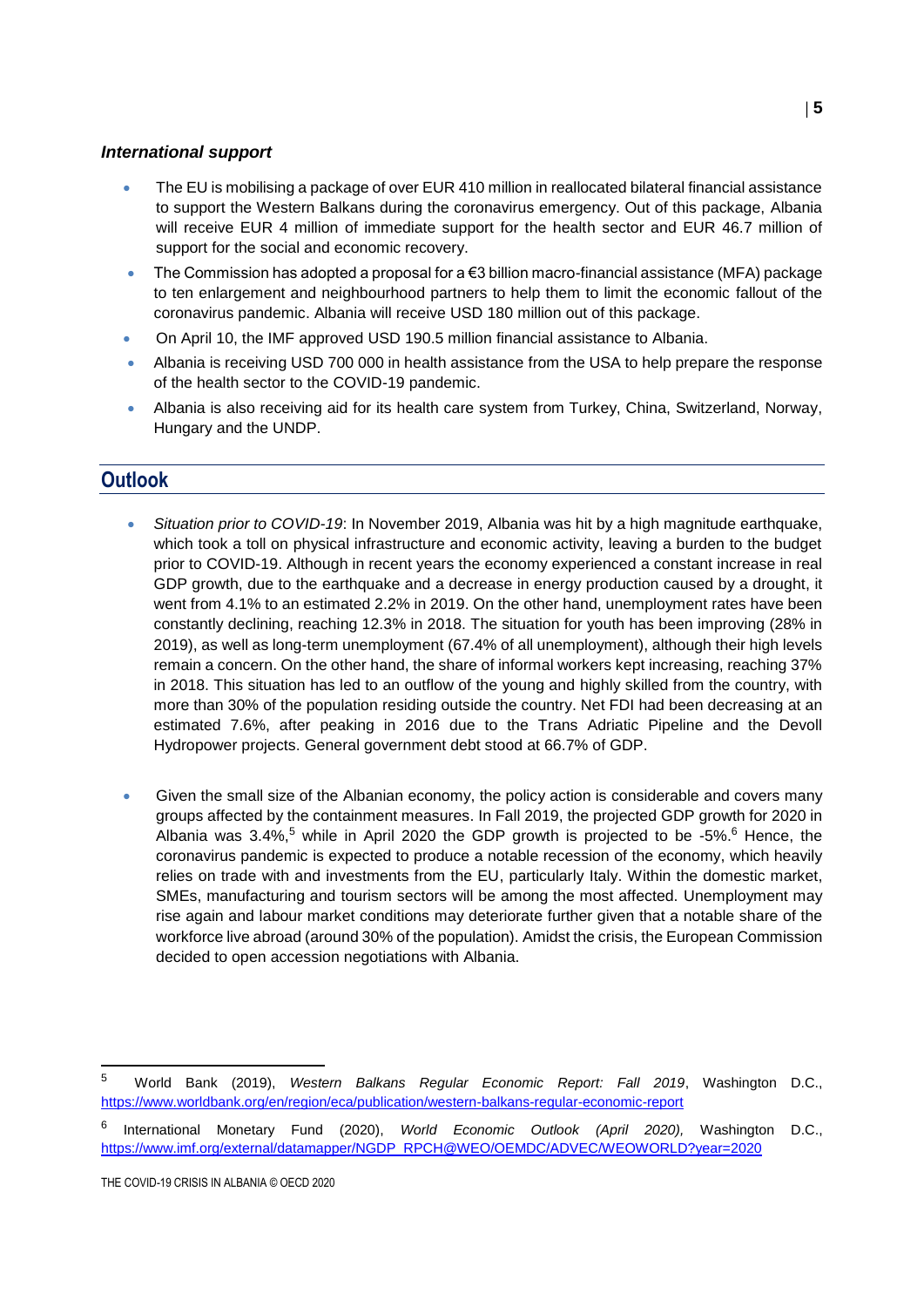- This paper is published under the responsibility of the Secretary-General of the OECD. The opinions expressed and arguments employed herein do not necessarily reflect the official views of OECD member countries.
- This document and any map included herein are without prejudice to the status of or sovereignty over any territory, to the delimitation of international frontiers and boundaries and to the name of any territory, city or area.
- The use of this work, whether digital or print, is governed by the Terms and Conditions to be found at [http://www.oecd.org/termsandconditions.](http://www.oecd.org/termsandconditions)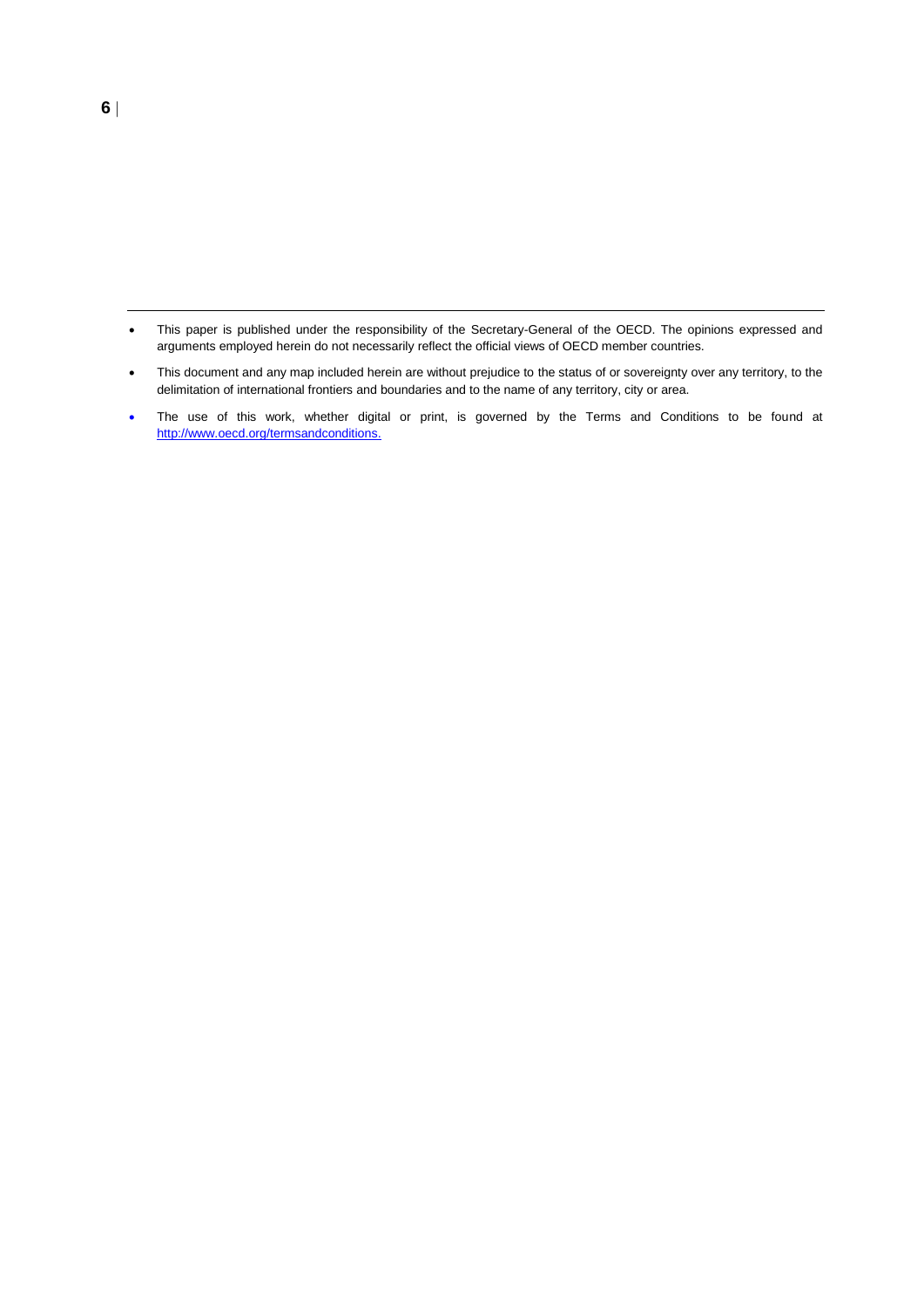

# **TACKLING CORONAVIRUS (COVID-19)** CONTRIBUTING TO A GLOBAL EFFORT

# **THE COVID-19 CRISIS IN ALBANIA**

### **2 June 2020**

# **COVID-19 update**

- *Current COVID-19 situation:* The Ministry of Health of Albania monitors and holds daily press conferences on the COVID-19 outbreak. The detailed and updated number of cases – including statistics on patients in remission, number of new cases, deaths and the total of positive tests for COVID-19 – is published daily on the Ministry's [website.](https://shendetesia.gov.al/koronavirusi-i-ri-dhe-masat-ndaj-tij/)
- As the number of new cases decreases, the government has begun to put a de-confinement process in place to open the economy step by step, including the reopening of touristic activities under health and safety protocols and completely removing its curfew. On 1 June, Albania opened land borders with all neighbouring countries.
- *Assessment of the health system:* Two main hospitals were put into service for coronavirus patients in Tirana as "COVID 1" and "COVID 2". According to the Albanian Ministry of Health, they had around 310 hospital beds for the hospitalisation of patients with coronavirus at their disposal. More hospitals have since been adapted to function as quarantine hospitals during the pandemic. Albania has the capacity of 500 COVID-19 tests per day with more than 15 000 persons tested to date. Additionally, the country possesses a total of 304 respirators. On 18 May, due to the decrease in the number of new cases, hospitals were allowed to start performing planned interventions and the "COVID 2" hospital returned to its usual activities.

# **Economic impact**

#### *Short-term indicators of the economic impact*

- Real GDP growth is expected to decline by 5% in 2020 from the estimated 2.2% growth in 2019.<sup>1</sup> According to the Ministry of Finance and Economy, the first phase of lockdown will cost the economy EUR 16 million in tax revenues. The Prime Minister announced that losses to the revenues will amount to more than half a billion euros. The most affected sectors will be tourism, transport and trade. 50 000 jobs have already been lost due to the crisis.
- It is expected that the COVID-19 outbreak will instigate a recession of the economy, which heavily relies on trade with and investments from the EU (e.g. almost 50% of exports are directed to Italy)<sup>2</sup>. Within the domestic market's SMEs, manufacturing (6% of 2017 GDP) and tourism sectors (8.5% of 2018 GDP) will be among the most affected.<sup>3</sup> Unemployment rates (12.3% in 2018) may rise

<sup>&</sup>lt;sup>1</sup> International Monetary Fund (2020), *World Economic Outlook (April 2020),* Washington, D.C., *[https://www.imf.org/external/datamapper/NGDP\\_RPCH@WEO/OEMDC/ADVEC/WEOWORLD?year=2020](https://www.imf.org/external/datamapper/NGDP_RPCH@WEO/OEMDC/ADVEC/WEOWORLD?year=2020)*

<sup>2</sup> WITS (2018), *Trade summary for Albania*,<https://wits.worldbank.org/countrysnapshot/en/ALB/textview>

<sup>3</sup> OECD (2020), *Covid-19 crisis response in South East European economies,* [https://read.oecd](https://read.oecd-ilibrary.org/view/?ref=129_129649-tclugxbw4j&title=COVID-19-Crisis-Response-in-South-East-European-Economies)[ilibrary.org/view/?ref=129\\_129649-tclugxbw4j&title=COVID-19-Crisis-Response-in-South-East-European-Economies](https://read.oecd-ilibrary.org/view/?ref=129_129649-tclugxbw4j&title=COVID-19-Crisis-Response-in-South-East-European-Economies)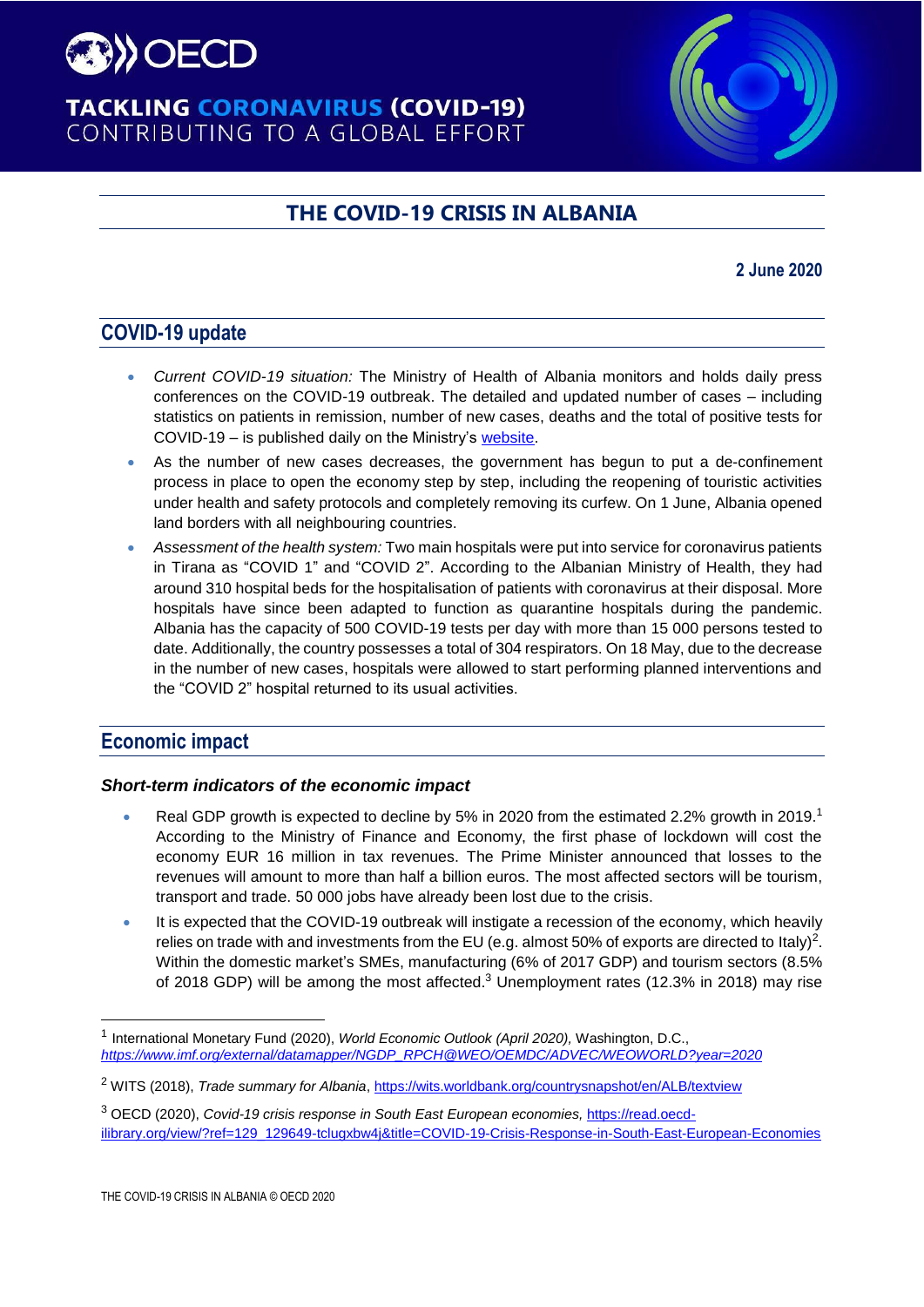again and labour market conditions might be exacerbated, given that a notable share of the workforce lives abroad (around 30% of the population).<sup>4</sup>

#### *Financial Market*

- The government bond spread has increased by around 25% between 1 January and 31 March, signalling a deterioration of investor confidence and higher perceived risk of Albanian sovereign debt.
- The Albanian currency, ALL, has depreciated by almost 7% since the beginning of the COVID-19 crisis. This depreciation can affect enterprises' ability to make payments denominated in foreign currency, which is a problem due to the high percentage of foreign exchange denominated loans. The depreciation of ALL against EUR and the strong increase in food prices caused the CPI inflation in Albania to pick up from 1.4% in 2019 to 2.1% in March 2020, although still below the 3% target.

# **Policy reactions**

 On 24 March, Prime Minister Edi Rama declared a 'state of natural disaster' across the country for a period of 30 days, which was later extended by two more months until 23 June.

#### *Extent of containment measures*

- *Containment*: As of 1 June, remain closed are: public transportation, indoor bars and restaurants, swimming pools, theatres, cinemas and nightclubs, as well as indoor children's playgrounds. Mass gatherings, weddings, conferences, public hearings or gatherings of all kinds remain banned. Schools resumed only for high school graduates taking university admission exams and will resume for universities during the summer with fewer students per class.
- *Curfew:* As of 1 June, there is no longer a curfew in Albania. Cars are allowed to move freely in all of the country, as the separation between Green Zones (low risk) and Red Zones (high risk) was lifted.
- *Opening of the economy:* As of 20 April, the government allowed economic activity to resume for 600 sectors such as agriculture and animal husbandry, food production, mining and textile industry as well as the fishing sector. On 27 April, a new wave of businesses was able to resume their activities, enabling 27 589 employees to return to work. These include different types of stores such as clothing stores, shoe and leather goods shops, furniture and household items stores, florist shops, lighting, electronic and telecommunications equipment stores. Taxi services are now allowed for a maximum of two passengers from the same family per car. On 11 May, driving schools, hairdressers, barbershops, dental clinics and stores in shopping malls were allowed to resume activity. On 18 May, bars and restaurants resumed activities only on the exterior of their facilities. Museums, art galleries and archaeological sites also opened on 18 May and individual sports training resumed in open areas. On 24 May, places of worship opened for all religions under the necessary restrictions. The government plans to announce at the end of May the strategy on opening public transports gradually. On 1 June, kindergartens and day-care facilities reopened. In addition, sports championships are allowed only without an audience. All parks, educational and cultural training centres, internet centres and gyms will be opened under strict security rules.

**2**

<sup>4</sup> World Bank Group (2018), *Western Balkans Labor Market Trends 2018*, http://documents.worldbank.org/curated/en/565231521435487923/Western-Balkans-Labor-Market-Trends-2018.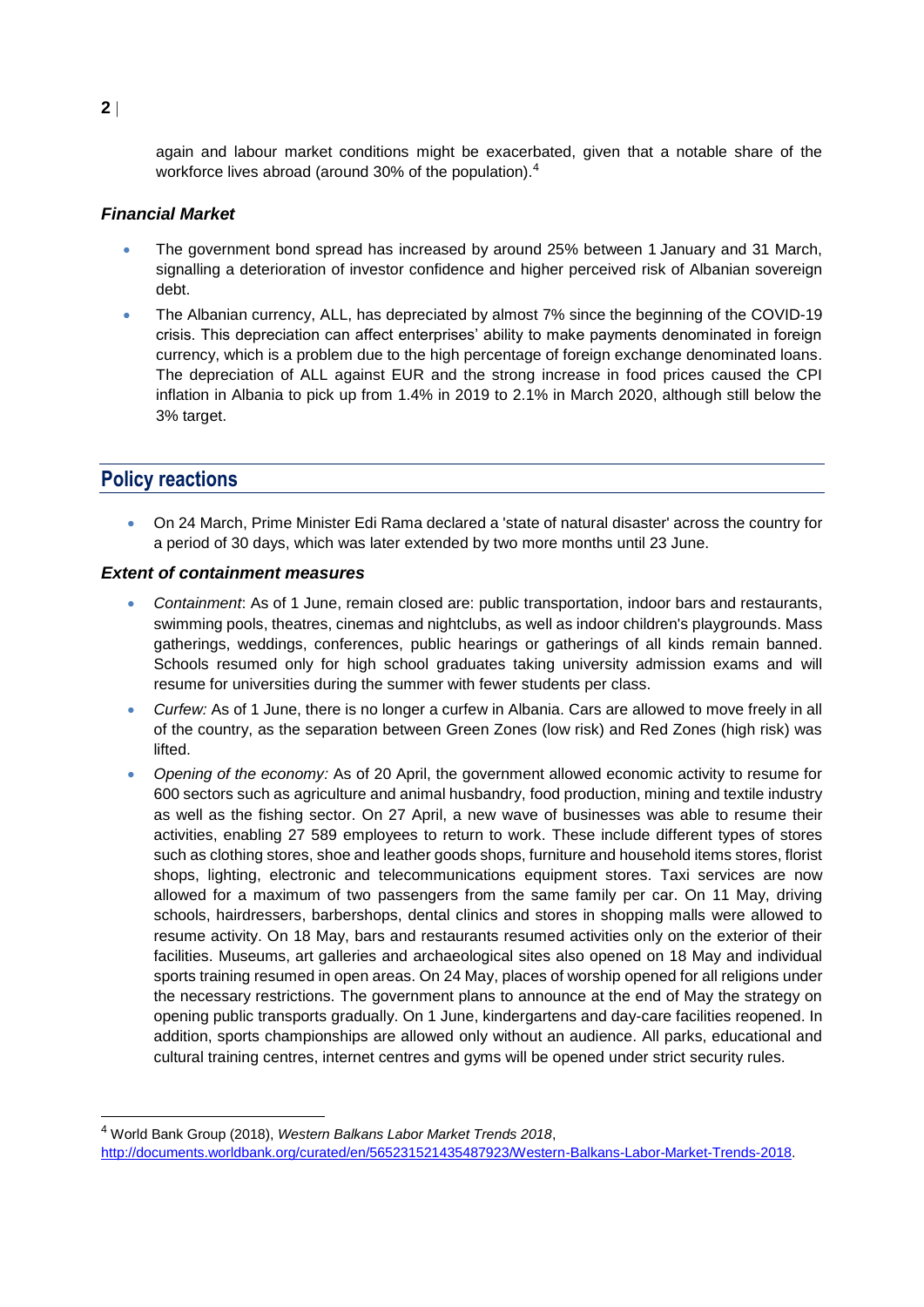*Tourism:* Albania drafted a protocol for the summer season including measures such as thorough temperature checks for all beach goers, an anti COVID-19 coordinator overseeing the hygiene measures for staff, obligatory masks and gloves for staff, which must also be available for all tourists and more. From 1 June, beaches will open for hotels only and from 10 June, they will open for all tourists. A licensing authority will check to make sure all beach areas fulfil the required conditions.

#### *Border measures*

- On 1 June, Albania opened land borders with all neighbouring countries. Although Greece has not opened its borders yet, starting from mid-May the two countries agreed for around 10 000 Albanian agriculture seasonal workers to go work in Greece temporarily.
- All other border crossings in Albania are closed, with a few exceptions (mainly transport of goods, diplomatic corps). Tirana International Airport is closed to air traffic except for state, military, medical and emergency flights.
- On 29 March, the Ministry of Europe and Foreign Affairs, in cooperation with the Diplomatic Representations of the Republic of Albania throughout the world, started repatriation operations for Albanian citizens.

#### *Measures to cope with the health emergency*

- On 3 April, Albania received 8 tons of personal protective equipment for medical staff, reaching a total of 23 tons of new equipment including masks, special clothing, goggles, protective helmets and other elements enabling the increase of the safety of doctors and nurses in dealing with COVID-19.
- An export ban has been placed on drugs and medical devices except if a special authorisation is provided by the Minister of Health.
- The elderly receive their reimbursable drugs at home.
- Family physicians across the country are performing online counselling and treatment of patients with chronic diseases, and monitoring all patients confirmed with COVID-19 who are at home with mild or moderate symptoms.

#### *Monetary policy*

- As of 25 March, the Bank of Albania decided to reduce its policy rate from 1.0% to 0.5%. It reduced the interest rate for the overnight lending facility from 1.9% to 0.9% and maintained the interest rate for the overnight deposit facility unchanged, at 0.1%.
- The Bank of Albania has increased the operational capacities to guarantee the supply of the economy with currency and banknotes as well as to ensure the smooth functioning of the electronic payment system.
- The Bank of Albania has adopted the operational strategy of unlimited liquidity into the banking system. Through this strategy, the banking sector, businesses, households and the public sector will have the possibility to withdraw at the Bank of Albania all the necessary liquidity required by them.
- The Supervisory Council decided to ease the postponement procedures by three months of loan instalments to businesses and households affected by the crisis, by providing the banking sector with the necessary regulatory space to do so.
- Until the end of June 2020, the distribution of dividends from 2019 and 2020 to banks is suspended. In addition, the supervisory board and top management of the Bank of Albania had their salaries halved for the duration of the pandemic.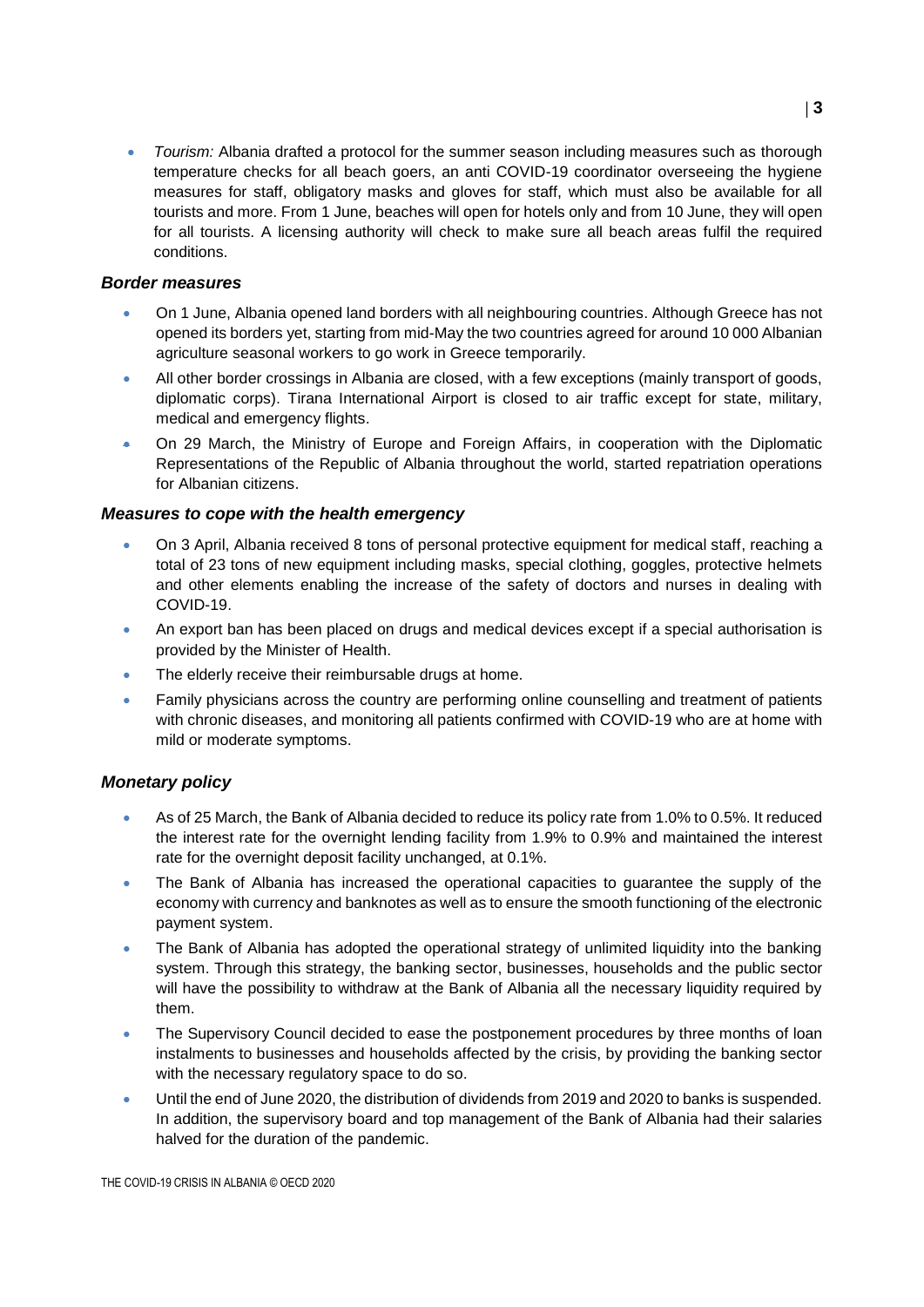- On 28 May, the Bank of Albania announced the temporary suspension of the payment of loan instalments for all categories of customers, for an additional period, from 1 June to 31 August 2020. It also suspended temporarily the creation of reserve funds for real estates obtained instead of the payment of loans until December 2020.
- As of 28 May, banks can restructure current loan agreements in order to find adequate solutions depending on borrowers' solvency until 31 December 2020 without additional provisioning costs and without deteriorating the status of the borrowers. The current regulation and requirements related to the restructuring of loans will be in place for one more year until January 2022.

### *Fiscal policy*

- The government has allocated a total of ALL 45 billion (2.8% of GDP) through two support packages for the population and the private sector affected by the COVID-19 pandemic, which includes budget spending, sovereign guarantees and tax deferrals.
- On 19 March, the government amended the 2020 budget through a [normative act](https://financa.gov.al/wp-content/uploads/2020/03/Akti-Normativ.pdf) announcing a package of support measures of ALL 23bn (1.3% of GDP). The package is a combination of spending reallocations, spending increases and sovereign guarantees to support affected businesses.
- A total of USD 65 million was made available for the immediate needs of the most disadvantaged part of the population, small businesses and for the potential unemployment due to the virus.
- USD 10 million was made available as a reserve fund to the Council of Ministers for any unforeseen emergencies.

#### *Support to firms:*

- *Support to salaries and firm liquidity*: USD 100 million, through the instrument of a sovereign guarantee, was allocated to companies that have difficulties in paying employee salaries. The government will support businesses who stopped working due to the COVID-19 pandemic with a benefit of not more than USD 14 000 by paying their employees the minimum wage, ALL 26 000. The self-employed will also receive the same amount.
- *Credit support:* The government will permanently erase late payment interests for active debtors who are current energy consumers, family or small business, with a financial effect of up to USD 150 million.
- The government announced a sovereign guarantee of ALL 5 billion (0.9% of GDP), providing loans for working capital of the tourism sector and active processing exporting companies with the government bearing interest costs.
- The government will reschedule the profit tax deadline until after September for all businesses that had to stop their activity due to the pandemic. However, tourism, active processing and call centres, small businesses with less than ALL 14 million in turnover can defer payments of profit tax to next year.
- The General Directorate of Road Transport Services announced the payment of 100% of the annual tax for 2020 for 7204 transportation vehicles such as buses, amounting to ALL 170 million.
- Balance sheet submissions are postponed until 1 June 2020 for businesses submitting balance sheets to NBCs online or directly.

#### *Support to the population:*

 *Unemployment measures:* Included in the first economic package, unemployment benefits were doubled during the pandemic. As of 20 April, from the expanded economic package, 176 000

**4**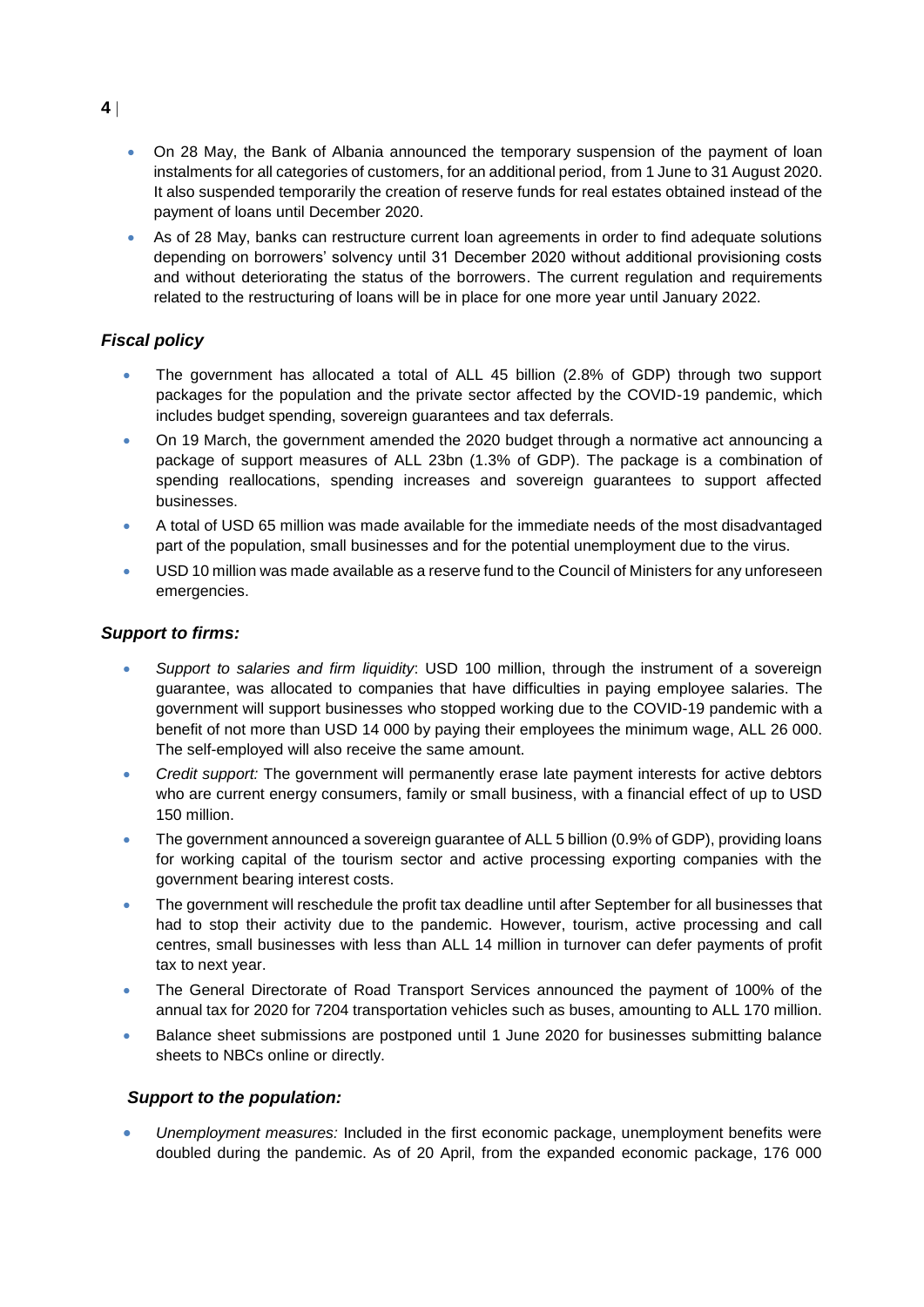families will receive ALL 40 000 during the COVID-19 pandemic. That includes 100 000 employees from small businesses affected by the situation, 66 000 employees from large businesses and 10 000 employees from the tourism sector. Businesses that do not apply for their employees will be fined. The unemployed jobseekers who were receiving unemployment benefits before 10 March will be able to process their requests online, and citizens that were unemployed after 10 March will be able to exceptionally apply online (by email) and receive unemployment benefits.

- *Support for vulnerable groups:* Persons receiving social assistance will receive double the amount during the pandemic. The payment of rent will be postponed for the months of April and May for small businesses, families that have stopped working due to the COVID-19 situation, and students that moved back home during the pandemic.
- *Support for education:* Albania has developed a range of televised courses for primary and secondary students that air on national TV channels. Distance learning is also available via online platforms such as Google Classroom, Zoom and Edmondo, and is organised at the school level. Online lectures will continue until the end of May.

#### *Additional measures*

- As of 20 April, citizens and businesses are able to get an authorisation online allowing them to go out or go to work.
- On 16 April, the parliament approved the government's proposal to introduce harsh prison sentences for those who violate COVID-19 measures, thus changing the Criminal Code.
- Any business that raises their prices abusively will be penalised.
- All passports and IDs that expire during the COVID-19 pandemic will continue to be valid until they are able to obtain new forms of identification. The renewal process has become operational again and citizens may now make their appointments online.
- On 1 April, the Prime Minister announced that the doctors, nurses and health workers on the front line will receive an additional EUR 1 000 payment. The supporting personnel (including ambulance drivers) will benefit from an additional payment of EUR 500 during the COVID-19 crisis.
- The Council of Ministers decided that the salary of the Prime Minister, the government cabinet and the deputies will be halved for a period of three months, while the Presidency offered to voluntarily give up 50% of their salary. Additionally, the assembly called for 30 other constitutional institutions to voluntarily join the initiative and give a part of their salaries.
- USD 20 million was made available to the Ministry of Defence for Humanitarian Operation.

#### *International support*

- The EU is mobilising a package of over EUR 410 million in reallocated bilateral financial assistance to support the Western Balkans during the coronavirus emergency. Out of this package, Albania will receive EUR 4 million of immediate support for the health sector and EUR 46.7 million of support for the social and economic recovery.
- The Commission has adopted a proposal for a EUR 3 billion macro-financial assistance (MFA) package to ten enlargement and neighbourhood partners to help them limit the economic fallout of the coronavirus pandemic. Albania will receive USD 180 million out of this package.
- On 10 April, the IMF approved USD 190.5 million in financial assistance to Albania.
- Albania is receiving USD 700 000 in health assistance from the USA to help prepare the response of the health sector to the COVID-19 pandemic.
- Albania is also receiving aid for its health care system from Turkey, China, Switzerland, Norway, Hungary and the UNDP.

THE COVID-19 CRISIS IN ALBANIA © OECD 2020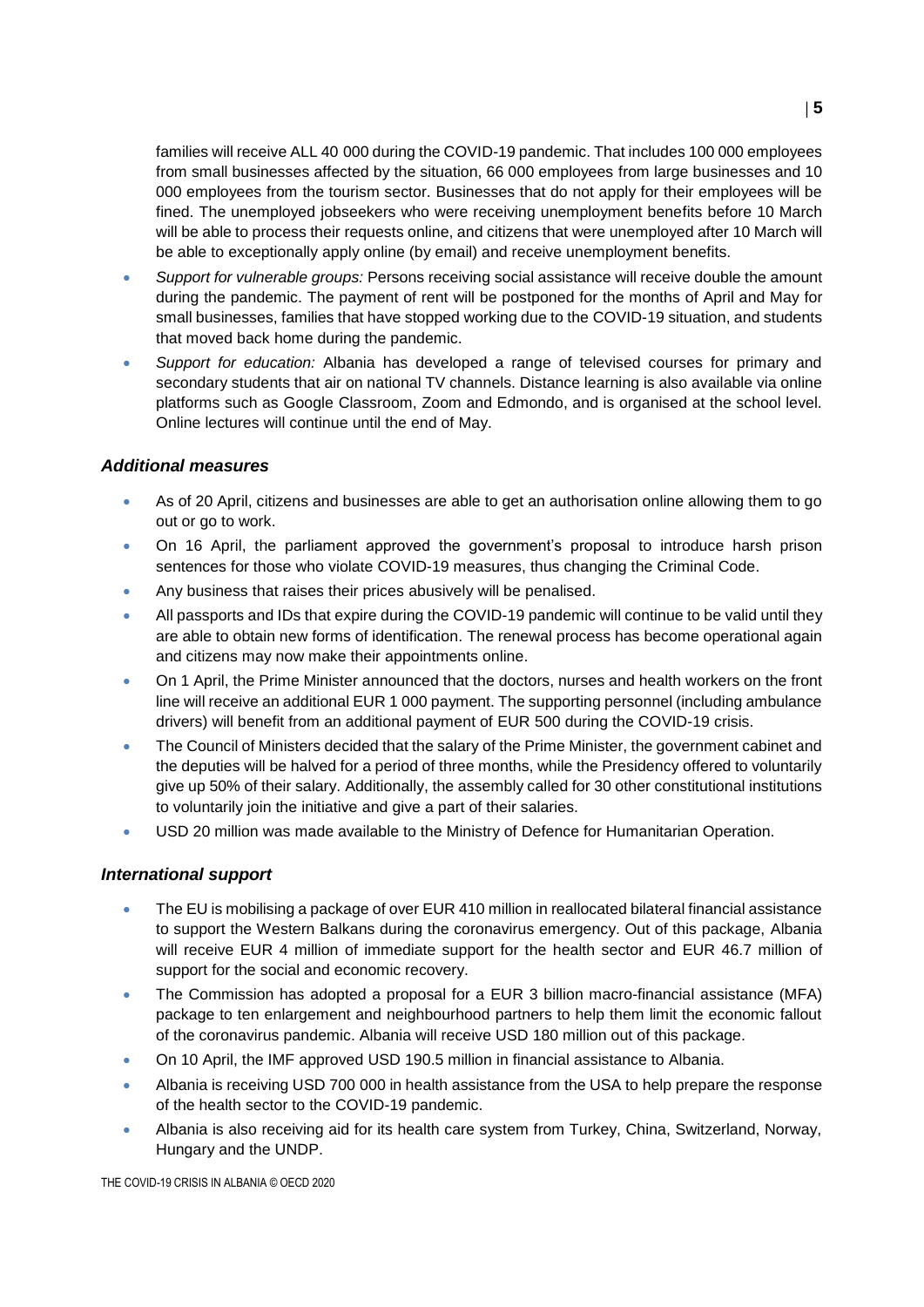## **Outlook**

- *Situation prior to COVID-19*: In November 2019, Albania was hit by a high magnitude earthquake, which took a toll on physical infrastructure and economic activity, leaving a burden on the budget prior to COVID-19. Although in recent years the economy experienced a constant increase in real GDP growth, due to the earthquake and a decrease in energy production caused by a drought, it went from 4.1% to an estimated 2.2% in 2019. On the other hand, unemployment rates have been constantly declining, reaching 12.3% in 2018. The situation for youth has been improving (28% in 2019), as well as long-term unemployment (67.4% of all unemployment), although their high levels remain a concern. On the other hand, the share of informal workers kept increasing, reaching 37% in 2018. This situation has led to an outflow of the young and highly skilled from the country, with more than 30% of the population residing outside of the country. Net FDI had been decreasing at an estimated 7.6%, after peaking in 2016 due to the Trans Adriatic Pipeline and the Devoll Hydropower projects. General government debt stood at 66.7% of GDP.
- Given the small size of the Albanian economy, the policy action is considerable and covers many groups affected by the containment measures. In Fall 2019, the projected GDP growth for 2020 in Albania was  $3.4\%$ , while in April 2020 the GDP growth is projected to be -5%. <sup>6</sup> Hence, the coronavirus pandemic is expected to produce a notable recession of the economy, which heavily relies on trade with and investments from the EU, particularly Italy. Within the domestic market, SMEs, manufacturing and tourism sectors will be among the most affected. Unemployment may rise again and labour market conditions may further deteriorate given that a notable share of the workforce live abroad (around 30% of the population). Amidst the crisis, the European Commission decided to open accession negotiations with Albania.

- This document and any map included herein are without prejudice to the status of or sovereignty over any territory, to the delimitation of international frontiers and boundaries and to the name of any territory, city or area.
- The use of this work, whether digital or print, is governed by the Terms and Conditions to be found at [http://www.oecd.org/termsandconditions.](http://www.oecd.org/termsandconditions)

This paper is published under the responsibility of the Secretary-General of the OECD. The opinions expressed and arguments employed herein do not necessarily reflect the official views of OECD member countries.

 $\overline{5}$ <sup>5</sup> World Bank (2019), *Western Balkans Regular Economic Report: Fall 2019*, Washington D.C., <https://www.worldbank.org/en/region/eca/publication/western-balkans-regular-economic-report>

<sup>6</sup> International Monetary Fund (2020), *World Economic Outlook (April 2020),* Washington D.C., [https://www.imf.org/external/datamapper/NGDP\\_RPCH@WEO/OEMDC/ADVEC/WEOWORLD?year=2020](https://www.imf.org/external/datamapper/NGDP_RPCH@WEO/OEMDC/ADVEC/WEOWORLD?year=2020)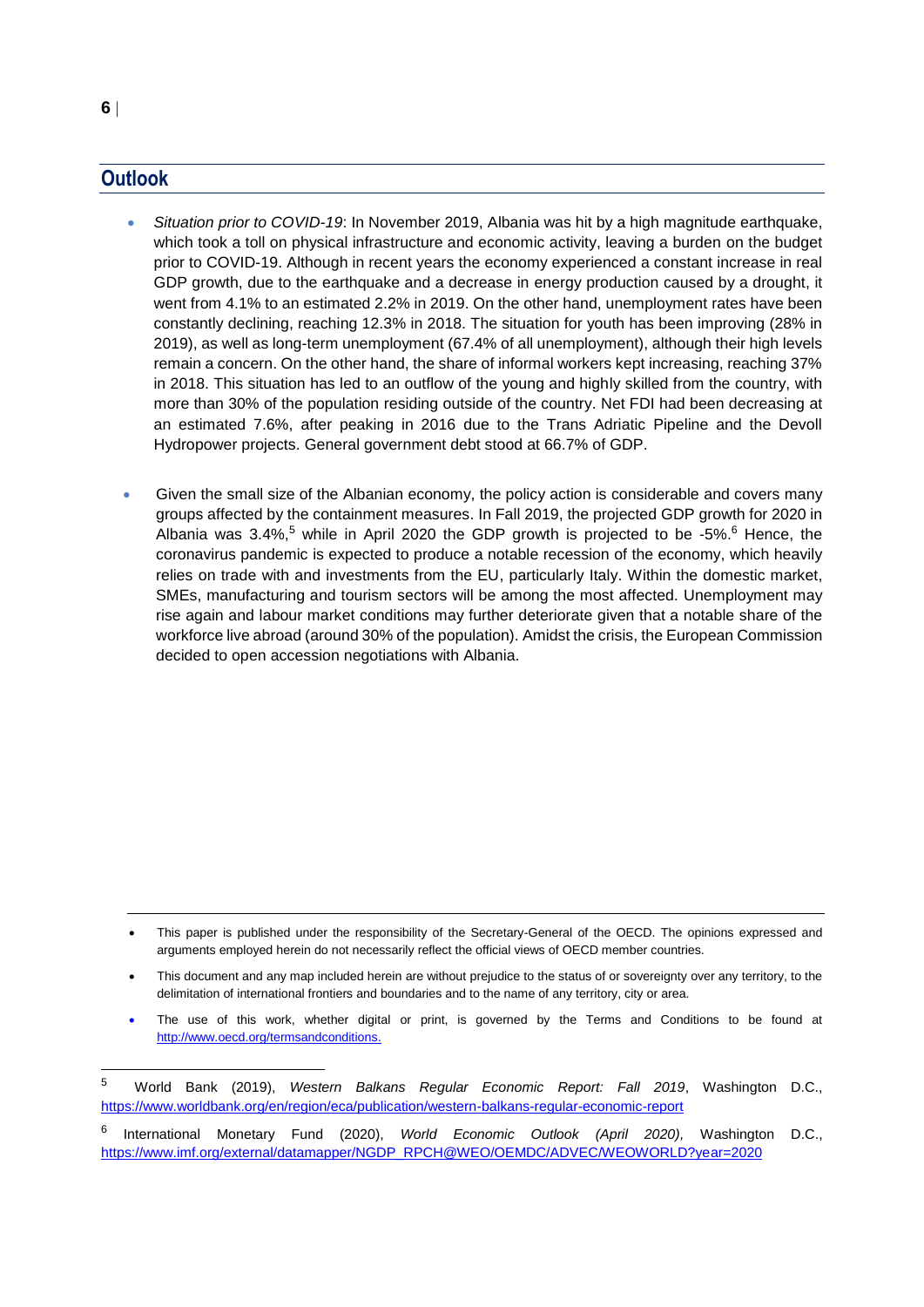

# **TACKLING CORONAVIRUS (COVID-19)** CONTRIBUTING TO A GLOBAL EFFORT

# **THE COVID-19 CRISIS IN ALBANIA**

# **29 June 2020**

# **COVID-19 update**

- *Current COVID-19 situation:* The Ministry of Health of Albania monitors and holds daily press conferences on the COVID-19 outbreak. The detailed and updated number of cases – including statistics on patients in remission, number of new cases, deaths and the total of positive tests for COVID-19 – is published daily on the Ministry's [website.](https://shendetesia.gov.al/koronavirusi-i-ri-dhe-masat-ndaj-tij/)
- As of May 2020, the government put a de-confinement process in place to open the economy step by step, including the reopening of touristic activities under health and safety protocols and completely removing its curfew. On 1 June, Albania opened land borders with all neighbouring countries. On 15 June, air borders with Greece opened. As of 9 June, the number of new cases started rising, putting the deconfinement process into question. As the situation continued, on 19 June, the government announced an increased monitoring of the measures (keeping distance, wearing masks etc.) and a zero-tolerance policy towards those who fail to comply. On 23 June, the state of natural disaster ended, public transportation resumed the next day, however the government reiterated their statement that there shall be a strict monitoring of the implemenation of the measures.
- *Assessment of the health system:* Two main hospitals were put into service for coronavirus patients in Tirana as "COVID 1" and "COVID 2". According to the Albanian Ministry of Health, they had around 310 hospital beds for the hospitalisation of patients with coronavirus at their disposal. More hospitals have since been adapted to function as quarantine hospitals during the pandemic. With a capacity of more than 500 COVID-19 tests per day, more than 20 000 persons were tested to date in Albania. On 18 May, due to the decrease in the number of new cases, hospitals were allowed to start performing planned interventions and the "COVID 2" hospital returned to its usual activities. At the beginning of June, another hospital, named "COVID 3", was adapted to prepare for a possible new wave of infections.

# **Economic impact**

#### *Short-term indicators of the economic impact*

• Real GDP growth is expected to decline by 5% in 2020 from the estimated 2.2% growth in 20[1](#page-12-0)9.<sup>1</sup> According to the Ministry of Finance and Economy, the first phase of lockdown will cost the economy EUR 16 million in tax revenues. The Prime Minister announced that losses to the revenues will amount to more than half a billion euros. The most affected sectors will be tourism, transport and trade. 50 000 jobs have already been lost due to the crisis.

<span id="page-12-0"></span> <sup>1</sup> International Monetary Fund (2020), *World Economic Outlook (April 2020),* Washington, D.C., *[https://www.imf.org/external/datamapper/NGDP\\_RPCH@WEO/OEMDC/ADVEC/WEOWORLD?year=2020](https://www.imf.org/external/datamapper/NGDP_RPCH@WEO/OEMDC/ADVEC/WEOWORLD?year=2020)*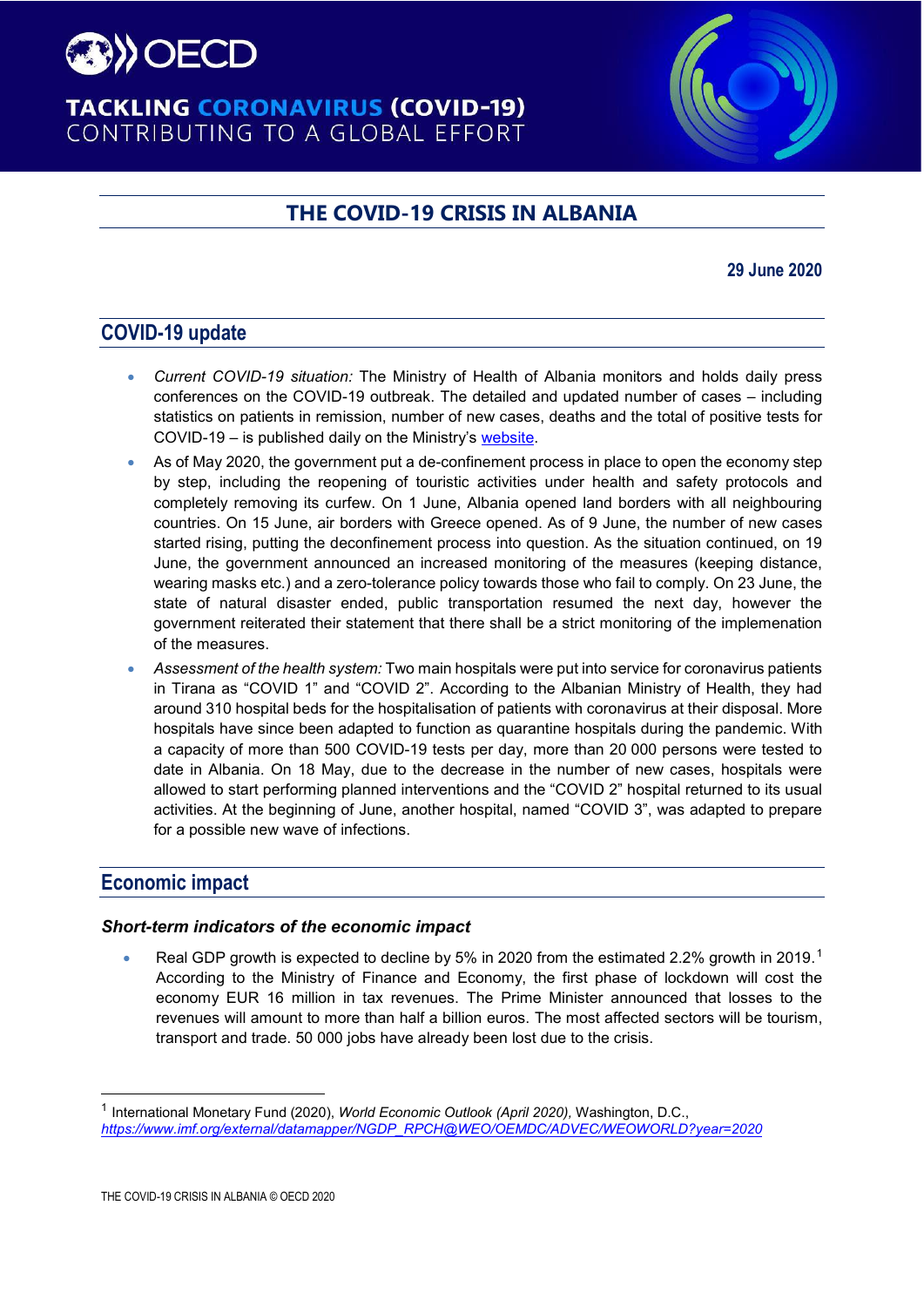• It is expected that the COVID-19 outbreak will instigate a recession of the economy, which heavily relies on trade with and investments from the EU (e.g. almost 50% of exports are directed to Italy)<sup>[2](#page-13-0)</sup>. Within the domestic market's SMEs, manufacturing (6% of 2017 GDP) and tourism sectors (8.5% of 2018 GDP) will be among the most affected.<sup>[3](#page-13-1)</sup> Unemployment rates (12.3% in 2018) may rise again and labour market conditions might be exacerbated, given that a notable share of the workforce lives abroad (around 30% of the population).<sup>[4](#page-13-2)</sup>

#### *Financial Market*

- The government bond spread has increased by around 25% between 1 January and 31 March, signalling a deterioration of investor confidence and higher perceived risk of Albanian sovereign debt.
- The Albanian currency, ALL, has depreciated by almost 7% since the beginning of the COVID-19 crisis. This depreciation can affect enterprises' ability to make payments denominated in foreign currency, which is a problem due to the high percentage of foreign exchange denominated loans. The depreciation of ALL against EUR and the strong increase in food prices caused the CPI inflation in Albania to pick up from 1.4% in 2019 to 2.1% in March 2020, although still below the 3% target.

# **Policy reactions**

• On 24 March, Prime Minister Edi Rama declared a 'state of natural disaster' across the country for a period of 30 days, which was later extended by two more months and ended on 23 June.

#### *Extent of containment measures*

- *Containment*: As of 24 June, remaining closed were: indoor bars and restaurants, swimming pools, theatres, cinemas and nightclubs, as well as indoor children's playgrounds. Mass gatherings, weddings, conferences, public hearings or gatherings of all kinds remain banned. Schools resumed only for high school graduates taking university admission exams and for universities during the summer with fewer students per class.
- *Curfew:* As of 1 June, there was no longer a curfew in Albania. Cars were allowed to move freely in all of the country, as the separation between Green Zones (low risk) and Red Zones (high risk) was lifted.
- *Opening of the economy:* As of 20 April, the government allowed economic activity to resume for 600 sectors such as agriculture and animal husbandry, food production, mining and textile industry as well as the fishing sector. On 27 April, a new wave of businesses was able to resume their activities, enabling 27 589 employees to return to work. These include different types of businesses such as clothing stores, shoe and leather goods shops, furniture and household items stores, florist shops, lighting, electronic and telecommunications equipment stores. Taxi services were allowed for a maximum of two passengers from the same family per car. On 11 May, driving schools, hairdressers, barbershops, dental clinics and stores in shopping malls were allowed to resume activity. On 18 May, bars and restaurants resumed activities, but only on the exterior of their

<span id="page-13-0"></span><sup>&</sup>lt;sup>2</sup> WITS (2018), *Trade summary for Albania*,<https://wits.worldbank.org/countrysnapshot/en/ALB/textview>

<span id="page-13-1"></span><sup>3</sup> OECD (2020), *Covid-19 crisis response in South East European economies,* [https://read.oecd](https://read.oecd-ilibrary.org/view/?ref=129_129649-tclugxbw4j&title=COVID-19-Crisis-Response-in-South-East-European-Economies)[ilibrary.org/view/?ref=129\\_129649-tclugxbw4j&title=COVID-19-Crisis-Response-in-South-East-European-Economies](https://read.oecd-ilibrary.org/view/?ref=129_129649-tclugxbw4j&title=COVID-19-Crisis-Response-in-South-East-European-Economies)

<span id="page-13-2"></span><sup>4</sup> World Bank Group (2018), *Western Balkans Labor Market Trends 2018*, http://documents.worldbank.org/curated/en/565231521435487923/Western-Balkans-Labor-Market-Trends-2018.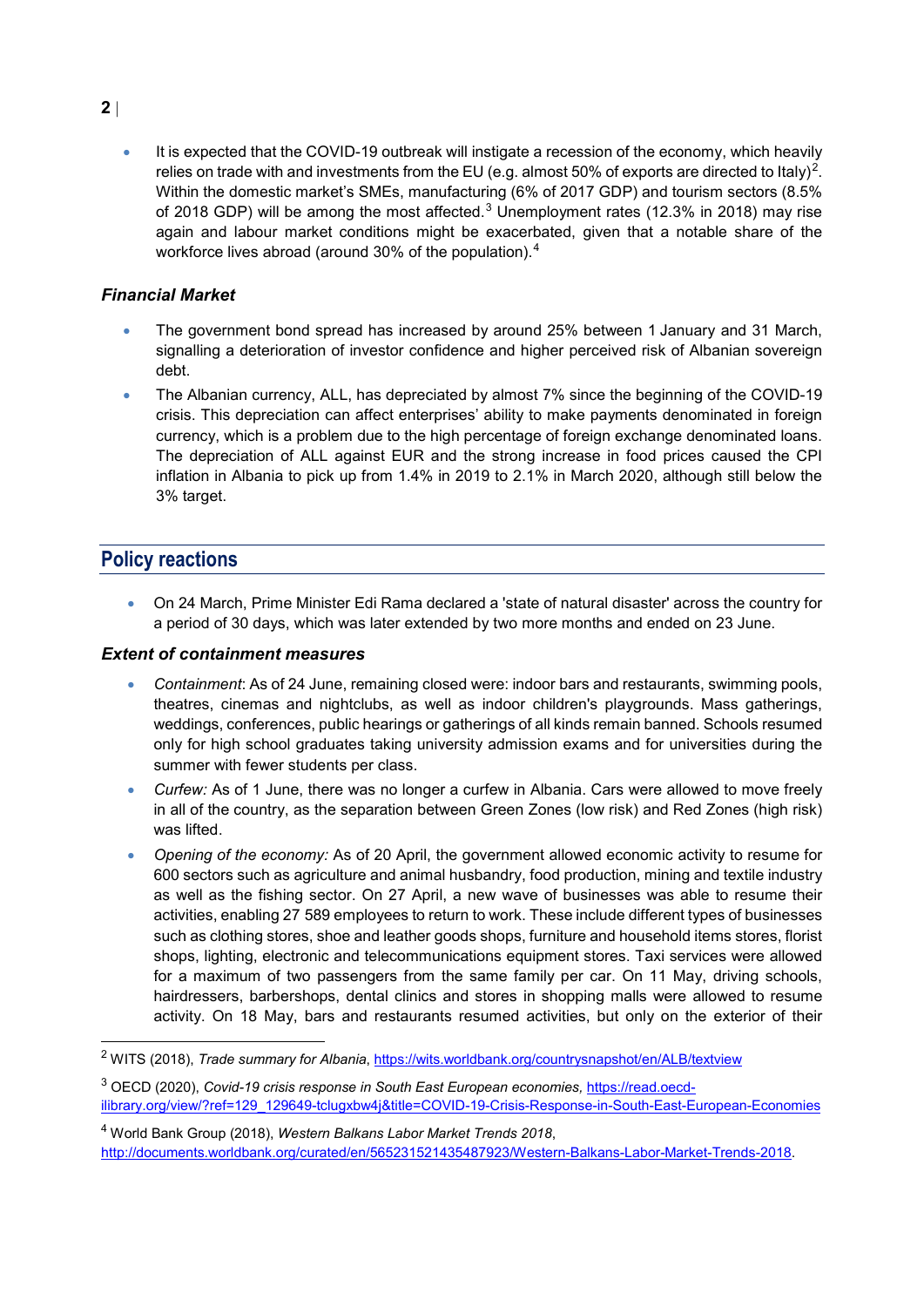facilities. Museums, art galleries and archaeological sites also opened on 18 May, and individual sports training resumed in open areas. On 24 May, places of worship opened for all religions under the necessary restrictions. The government planned to announce at the end of May the strategy on opening public transports gradually. On 1 June, kindergartens and day-care facilities reopened. In addition, sports championships were allowed - only without an audience. All parks, educational and cultural training centres, internet centres and gyms are open under strict security rules. On 24 June, public transportation was allowed to operate again throughout the country, with masks being obligatory for everyone using it.

• *Tourism:* Albania drafted a protocol for the summer season including measures such as thorough temperature checks for all beach goers, an anti COVID-19 coordinator overseeing the hygiene measures for staff, obligatory masks and gloves for staff, which must also be available for all tourists and more. From 1 June, beaches opened for hotels only, and from 10 June, they would open for all tourists. A licensing authority will check to make sure all beach areas fulfil the required conditions. It is possible to apply online for the necessary certificate to use the beaches.

#### *Border measures*

- On 1 June, Albania opened land borders with all neighbouring countries.
- On 22 June, Tirana International Airport was allowed to start broad operations of regular international flights. Maritime transport was allowed to resume for all international passenger transport lines
- On 12 June, a charter flight with 189 tourists arrived in Albania from Belarus. On 15 June, Albania began working towards resuming normal flight operations by opening borders for air traffic with Greece as well as resuming regular flights with Vienna and Belgrade. However, these measures only apply to residents of the corresponding countries, and only EU residents for the flights to and from Vienna. The Albanian government will reimburse citizens who received fines for exceeding their stays in a foreign country due to the closure of borders.
- On 29 March, the Ministry of Europe and Foreign Affairs, in cooperation with the Diplomatic Representations of the Republic of Albania throughout the world, started repatriation operations for Albanian citizens.

#### *Measures to cope with the health emergency*

- On 3 April, Albania received 8 tons of personal protective equipment for medical staff, reaching a total of 23 tons of new equipment including masks, special clothing, goggles, protective helmets and other elements enabling the increase of the safety of doctors and nurses in dealing with COVID-19.
- An export ban has been placed on drugs and medical devices except if a special authorisation is provided by the Minister of Health.
- The elderly receive their reimbursable drugs at home.
- Family physicians across the country are performing online counselling and treatment of patients with chronic diseases, and monitoring all patients confirmed with COVID-19 who are at home with mild or moderate symptoms.

#### *Monetary policy*

• As of 25 March, the Bank of Albania decided to reduce its policy rate from 1.0% to 0.5%. It reduced the interest rate for the overnight lending facility from 1.9% to 0.9% and maintained the interest rate for the overnight deposit facility unchanged, at 0.1%.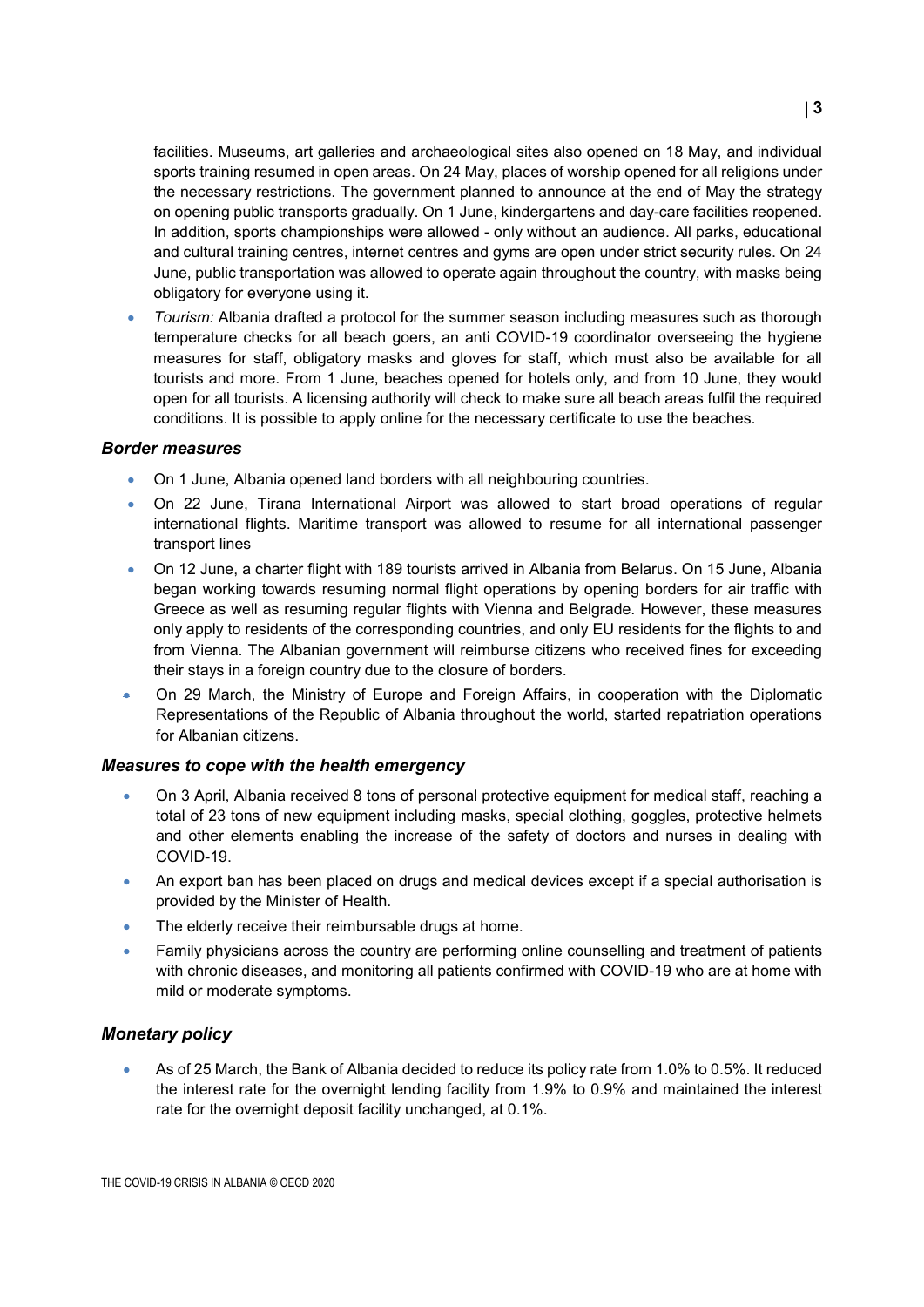- The Bank of Albania has increased the operational capacities to guarantee the supply of the economy with currency and banknotes as well as to ensure the smooth functioning of the electronic payment system.
- The Bank of Albania has adopted the operational strategy of unlimited liquidity into the banking system. Through this strategy, the banking sector, businesses, households and the public sector will have the possibility to withdraw at the Bank of Albania all the necessary liquidity required by them.
- The Supervisory Council decided to ease the postponement procedures by three months of loan instalments to businesses and households affected by the crisis, by providing the banking sector with the necessary regulatory space to do so.
- Until the end of June 2020, the distribution of dividends from 2019 and 2020 to banks is suspended. In addition, the supervisory board and top management of the Bank of Albania had their salaries halved for the duration of the pandemic.
- On 28 May, the Bank of Albania announced the temporary suspension of the payment of loan instalments for all categories of customers, for an additional period, from 1 June to 31 August 2020. It also suspended temporarily the creation of reserve funds for real estates obtained instead of the payment of loans until December 2020.
- As of 28 May, banks can restructure current loan agreements in order to find adequate solutions depending on borrowers' solvency until 31 December 2020 without additional provisioning costs and without deteriorating the status of the borrowers. The current regulation and requirements related to the restructuring of loans will be in place for one more year until January 2022.

## *Fiscal policy*

- The government has allocated a total of ALL 45 billion (2.8% of GDP) through two support packages for the population and the private sector affected by the COVID-19 pandemic, which includes budget spending, sovereign guarantees and tax deferrals.
- On 19 March, the government amended the 2020 budget through a [normative act](https://financa.gov.al/wp-content/uploads/2020/03/Akti-Normativ.pdf) announcing a package of support measures of ALL 23bn (1.3% of GDP). The package is a combination of spending reallocations, spending increases and sovereign guarantees to support affected businesses.
- A total of USD 65 million was made available for the immediate needs of the most disadvantaged part of the population, small businesses and for the potential unemployment due to the virus.
- USD 10 million was made available as a reserve fund to the Council of Ministers for any unforeseen emergencies.

#### *Support to firms:*

- *Support to salaries and firm liquidity*: USD 100 million, through the instrument of a sovereign guarantee, was allocated to companies that have difficulties in paying employee salaries. The government will support businesses who stopped working due to the COVID-19 pandemic with a benefit of not more than USD 14 000 by paying their employees the minimum wage, ALL 26 000. The self-employed will also receive the same amount.
- *Credit support:* The government will permanently erase late payment interests for active debtors who are current energy consumers, family or small business, with a financial effect of up to USD 150 million.
- The government announced a sovereign guarantee of ALL 5 billion (0.9% of GDP), providing loans for working capital of the tourism sector and active processing exporting companies with the government bearing interest costs.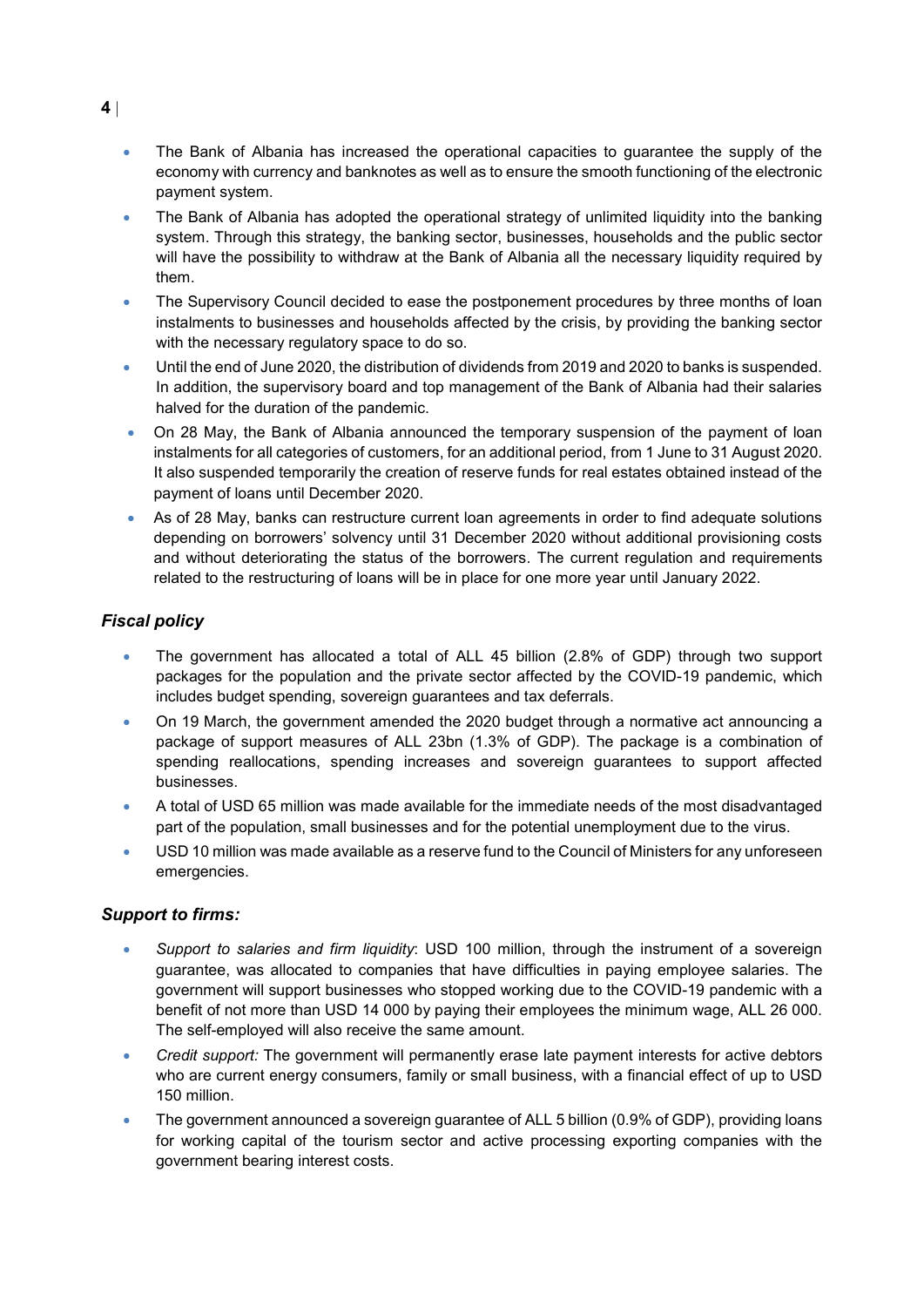- The government rescheduled the profit tax deadline until after September for all businesses that had to stop their activity due to the pandemic. However, tourism, active processing and call centres, small businesses with less than ALL 14 million in turnover were allowed to defer payments of profit tax to next year.
- On 5 June, the government announced a zero profit tax for small businesses with less than ALL 14 million (~EUR 100 000) turnover until 2029 as part of its National Plan "Albania 2030".
- The General Directorate of Road Transport Services announced the payment of 100% of the annual tax for 2020 for 7 204 transportation vehicles such as buses, amounting to ALL 170 million.
- Balance sheet submissions are postponed until 1 June 2020 for businesses submitting balance sheets to NBCs online or directly.

#### *Support to the population:*

- *Unemployment measures:* Included in the first economic package, unemployment benefits were doubled during the pandemic. As of 20 April, from the expanded economic package, 176 000 families will receive ALL 40 000 during the COVID-19 pandemic. That includes 100 000 employees from small businesses affected by the situation, 66 000 employees from large businesses and 10 000 employees from the tourism sector. Businesses that do not apply for their employees will be fined. The unemployed jobseekers who were receiving unemployment benefits before 10 March will be able to process their requests online, and citizens that were unemployed after 10 March will be able to exceptionally apply online (by email) and receive unemployment benefits.
- *Support for vulnerable groups:* Persons receiving social assistance will receive double the amount during the pandemic. The payment of rent will be postponed for the months of April and May for small businesses, families that have stopped working due to the COVID-19 situation, and students that moved back home during the pandemic.
- *Support for education:* Albania has developed a range of televised courses for primary and secondary students that air on national TV channels. Distance learning is also available via online platforms such as Google Classroom, Zoom and Edmondo, and is organised at the school level. Online lectures will continue until the end of May.

#### *Additional measures*

- As of 20 April, citizens and businesses are able to get an authorisation online allowing them to go out or go to work.
- On 16 April, the parliament approved the government's proposal to introduce harsh prison sentences for those who violate COVID-19 measures, thus changing the Criminal Code.
- Any business that raises their prices abusively will be penalised.
- All passports and IDs that expire during the COVID-19 pandemic will continue to be valid until they are able to obtain new forms of identification. The renewal process has become operational again and citizens may now make their appointments online.
- On 1 April, the Prime Minister announced that the doctors, nurses and health workers on the front line will receive an additional EUR 1 000 payment. The supporting personnel (including ambulance drivers) will benefit from an additional payment of EUR 500 during the COVID-19 crisis.
- The Council of Ministers decided that the salary of the Prime Minister, the government cabinet and the deputies will be halved for a period of three months, while the Presidency offered to voluntarily give up 50% of their salary. Additionally, the assembly called for 30 other constitutional institutions to voluntarily join the initiative and give a part of their salaries.
- USD 20 million was made available to the Ministry of Defence for Humanitarian Operation.

THE COVID-19 CRISIS IN ALBANIA © OECD 2020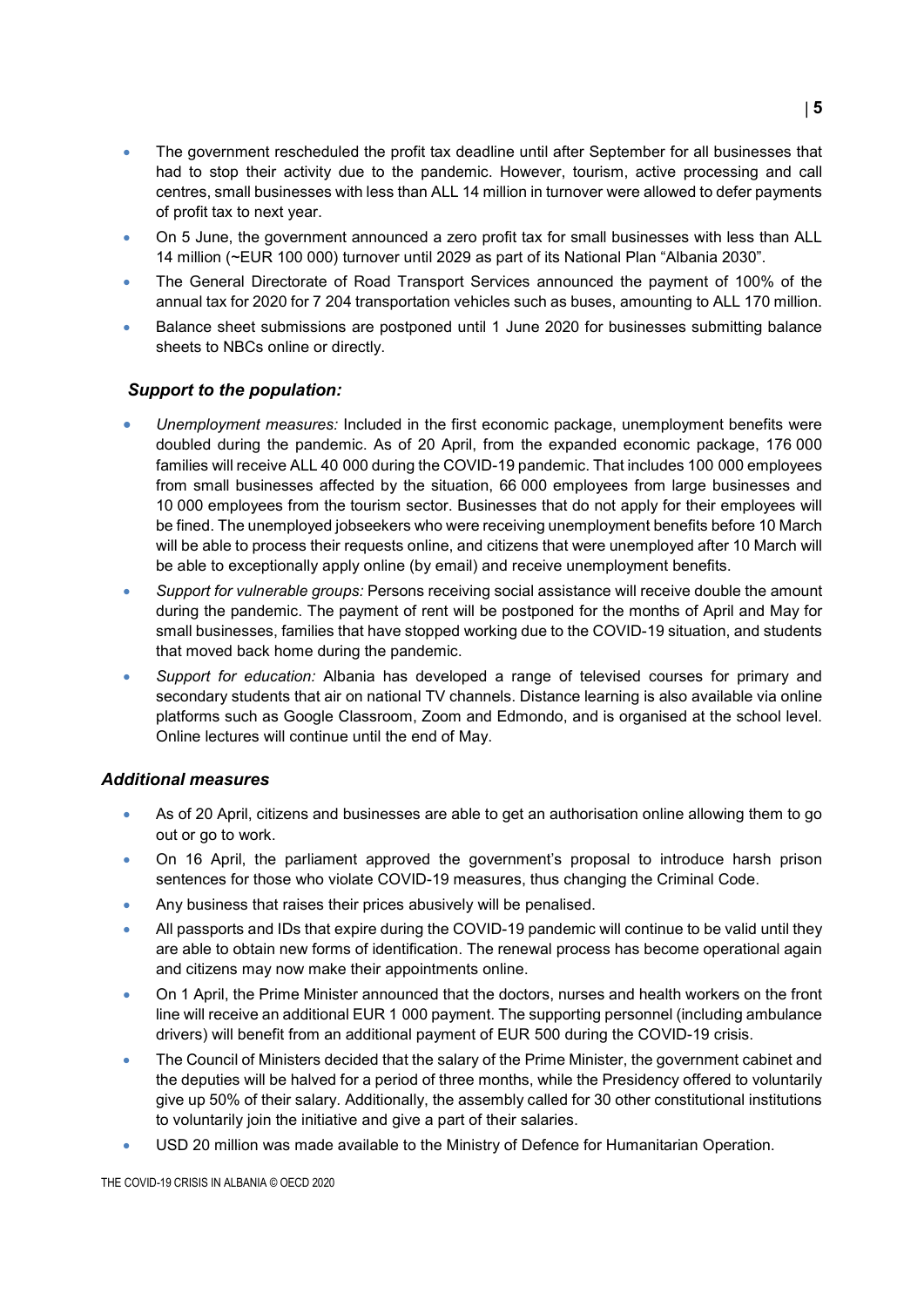#### *International support*

- The EU is mobilising a package of over EUR 410 million in reallocated bilateral financial assistance to support the Western Balkans during the coronavirus emergency. Out of this package, Albania will receive EUR 4 million of immediate support for the health sector and EUR 46.7 million of support for the social and economic recovery.
- The Commission has adopted a proposal for a EUR 3 billion macro-financial assistance (MFA) package to ten enlargement and neighbourhood partners to help them limit the economic fallout of the coronavirus pandemic. Albania will receive USD 180 million out of this package.
- On 10 April, the IMF approved USD 190.5 million in financial assistance to Albania.
- Albania is receiving USD 700 000 in health assistance from the USA to help prepare the response of the health sector to the COVID-19 pandemic.
- Albania is also receiving aid for its health care system from Turkey, China, Switzerland, Norway, Hungary and the UNDP.

# **Outlook**

- *Situation prior to COVID-19*: In November 2019, Albania was hit by a high magnitude earthquake, which took a toll on physical infrastructure and economic activity, leaving a burden on the budget prior to COVID-19. Although in recent years the economy experienced a constant increase in real GDP growth, due to the earthquake and a decrease in energy production caused by a drought, it went from 4.1% to an estimated 2.2% in 2019. On the other hand, unemployment rates have been constantly declining, reaching 12.3% in 2018. The situation for youth has been improving (28% in 2019), as well as long-term unemployment (67.4% of all unemployment), although their high levels remain a concern. On the other hand, the share of informal workers kept increasing, reaching 37% in 2018. This situation has led to an outflow of the young and highly skilled from the country, with more than 30% of the population residing outside of the country. Net FDI had been decreasing at an estimated 7.6%, after peaking in 2016 due to the Trans Adriatic Pipeline and the Devoll Hydropower projects. General government debt stood at 66.7% of GDP.
- Given the small size of the Albanian economy, the policy action is considerable and covers many groups affected by the containment measures. In Fall 2019, the projected GDP growth for 2020 in Albania was 3.4%,<sup>[5](#page-17-0)</sup> while in April 2020 the GDP growth is projected to be -5%.<sup>[6](#page-17-1)</sup> Hence, the coronavirus pandemic is expected to produce a notable recession of the economy, which heavily relies on trade with and investments from the EU, particularly Italy. Within the domestic market, SMEs, manufacturing and tourism sectors will be among the most affected. Unemployment may rise again and labour market conditions may further deteriorate given that a notable share of the workforce live abroad (around 30% of the population). Amidst the crisis, the European Commission decided to open accession negotiations with Albania.

<span id="page-17-0"></span> <sup>5</sup> World Bank (2019), *Western Balkans Regular Economic Report: Fall 2019*, Washington D.C., <https://www.worldbank.org/en/region/eca/publication/western-balkans-regular-economic-report>

<span id="page-17-1"></span><sup>6</sup> International Monetary Fund (2020), *World Economic Outlook (April 2020),* Washington D.C., [https://www.imf.org/external/datamapper/NGDP\\_RPCH@WEO/OEMDC/ADVEC/WEOWORLD?year=2020](https://www.imf.org/external/datamapper/NGDP_RPCH@WEO/OEMDC/ADVEC/WEOWORLD?year=2020)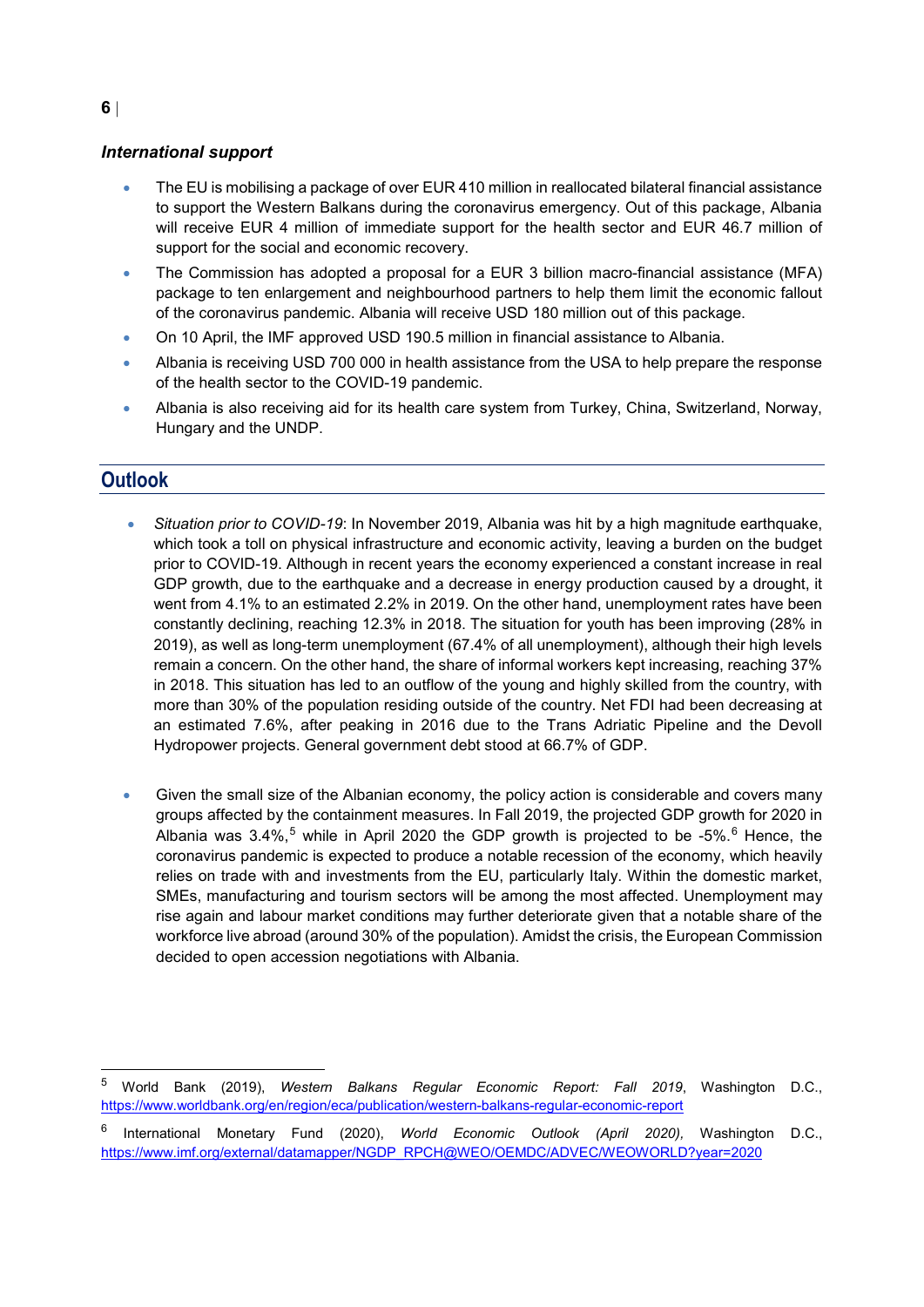- This paper is published under the responsibility of the Secretary-General of the OECD. The opinions expressed and arguments employed herein do not necessarily reflect the official views of OECD member countries.
- This document and any map included herein are without prejudice to the status of or sovereignty over any territory, to the delimitation of international frontiers and boundaries and to the name of any territory, city or area.
- The use of this work, whether digital or print, is governed by the Terms and Conditions to be found at [http://www.oecd.org/termsandconditions.](http://www.oecd.org/termsandconditions)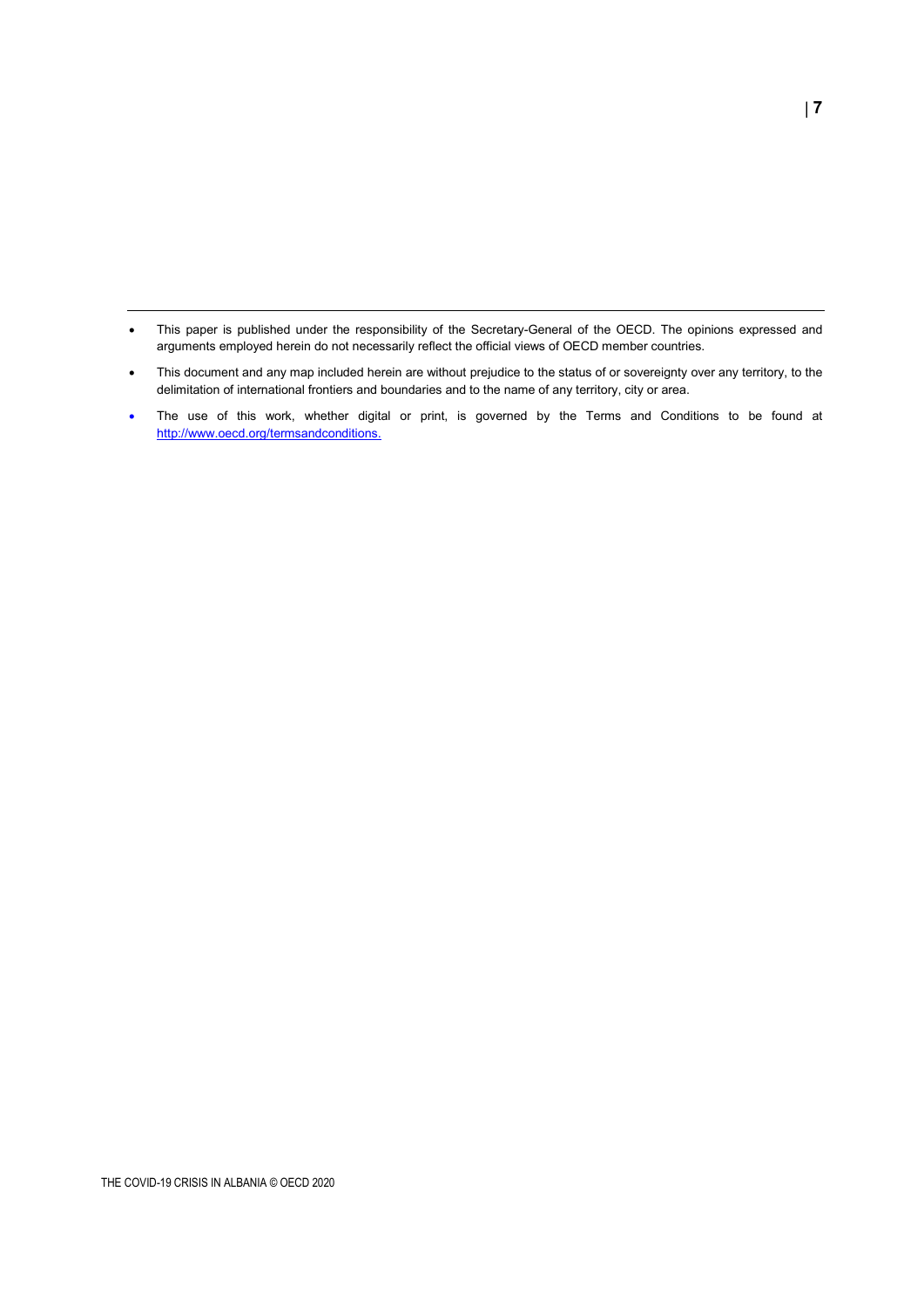

# **TACKLING CORONAVIRUS (COVID-19)** CONTRIBUTING TO A GLOBAL EFFORT

# **THE COVID-19 CRISIS IN ALBANIA**

#### **30 July 2020**

# **COVID-19 update**

- *Current COVID-19 situation:* The Ministry of Health of Albania monitors and holds daily press conferences on the COVID-19 outbreak. The detailed and updated number of cases – including statistics on patients in remission, number of new cases, deaths and the total of positive tests for COVID-19 – is published daily on the Ministry's [website.](https://shendetesia.gov.al/koronavirusi-i-ri-dhe-masat-ndaj-tij/)
- As of 30 July, Albania ranks  $74<sup>th</sup>$  in the world in terms of the number of confirmed cases with 169 cases per 100 000 inhabitants and  $54<sup>th</sup>$  in the world in terms of the number of active cases with 70.4 cases per 100 000 inhabitants.
- As of May 2020, the government put a de-confinement process in place to open the economy step by step, including the reopening of touristic activities under health and safety protocols and completely removing its curfew. On 1 June, Albania opened land borders with all neighbouring countries. As of 9 June, the number of new cases started rising, putting the deconfinement process into question. As the situation continued, on 19 June, the government announced an increased monitoring of the measures (keeping distance, wearing masks etc.) and a zero-tolerance policy towards those who fail to comply. On 23 June, the state of natural disaster ended, enabling public transportation to resume the next day. However the government reiterated their statement that there shall be a strict monitoring of the implemenation of the measures. On 13 July, Albania reached another high record of new COVID-19 cases in a day. In response to this, on 15 July, the government made the wearing of masks obligatory in closed environments. The COVID-19 task force of inspection of measure implementation has doubled in numbers to increase the monitoring. On 20 July, the government announced the closing of nightclubs, discos and lounge bars and a ban on music after 20:00 in all public facilities. On 21 July, Albania reached the highest number of new infections in one day since the start of the pandemic.
- *Assessment of the health system:* Two main hospitals were put into service for coronavirus patients in Tirana as "COVID 1" and "COVID 2". According to the Albanian Ministry of Health, they have around 500 hospital beds for the hospitalisation of patients with coronavirus at their disposal. More hospitals have since been adapted to function as quarantine hospitals during the pandemic. With a current capacity of 90 000 tests, more than 30 000 persons are tested to date in Albania. On 18 May, due to the decrease in the number of new cases, hospitals were allowed to start performing planned interventions and the "COVID 2" hospital returned to its usual activities. At the beginning of June, another hospital, named "COVID 3", was adapted to prepare for a possible new wave of infections. The government has been continuously investing in improving hospitals and the health system in general, strengthening the capacity of life-saving equipment for intensive care units in hospitals with 265 new monitors and opening 28 summer health centers near beaches around the country. Since deconfinement started, an increase in the number of infected cases quickly followed, showing a worrisome trend in the number of hospitalised persons and deaths due to COVID-19. However, the government stated that there has been an increase in the number of persons tested for COVID-19, showing that the share of positive cases to the number of cases tested has been constant during the last week. On 13 July, the "COVID 2" hospital stopped performing its usual functions, and is once again functioning for patients infected with COVID-19 only. On 17 July, a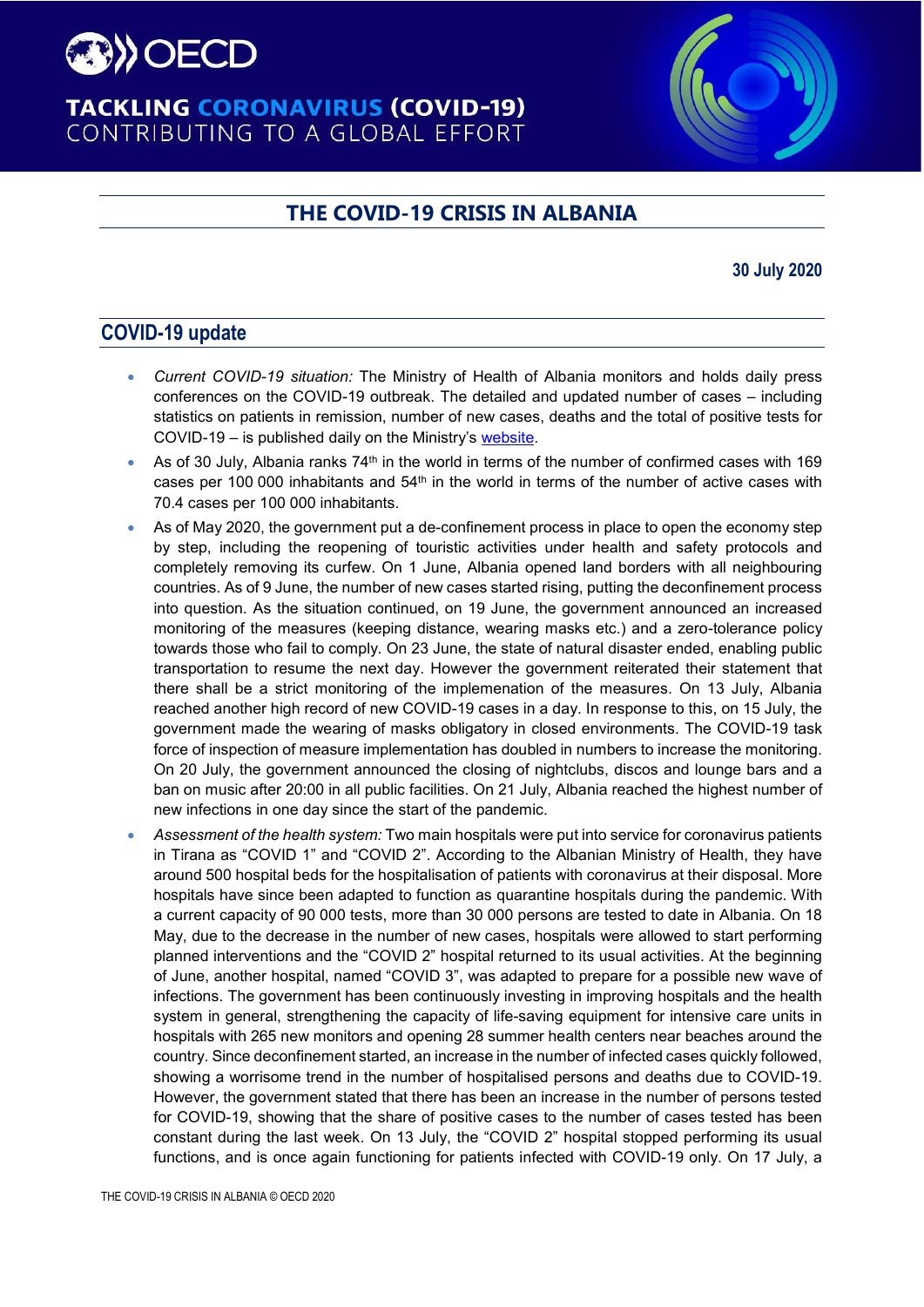second laboratory was opened to perform COVID-19 tests. On 23 July, the Technical Committee of Experts approved the decision to allow COVID-19 testing in non-public laboratories for administrative reasons.

#### *Short-term indicators of the economic impact*

- Real GDP growth is expected to decline by 5% in 2020 from the estimated 2.2% growth in 20[1](#page-20-0)9.<sup>1</sup> According to the Ministry of Finance and Economy, the first phase of lockdown will cost the economy EUR 16 million in tax revenues. The Prime Minister announced that losses to the revenues will amount to more than half a billion euros. The most affected sectors will be tourism, transport and trade. 50 000 jobs have already been lost due to the crisis.
- It is expected that the COVID-19 outbreak will instigate a recession of the economy, which heavily relies on trade with and investments from the EU (e.g. almost 50% of exports are directed to Italy)<sup>[2](#page-20-1)</sup>. Within the domestic market's SMEs, manufacturing (6% of 2017 GDP) and tourism sectors (8.5% of 2018 GDP) will be among the most affected.<sup>[3](#page-20-2)</sup> Unemployment rates (12.3% in 2018) may rise again and labour market conditions might be exacerbated, given that a notable share of the workforce lives abroad (around 30% of the population).[4](#page-20-3)

#### *Financial Market*

- The government bond spread has increased by around 25% between 1 January and 31 March, signalling a deterioration of investor confidence and higher perceived risk of Albanian sovereign debt.
- The Albanian currency, ALL, has depreciated by almost 7% since the beginning of the COVID-19 crisis. This depreciation can affect enterprises' ability to make payments denominated in foreign currency, which is a problem due to the high percentage of foreign exchange denominated loans. The depreciation of ALL against EUR and the strong increase in food prices caused the CPI inflation in Albania to pick up from 1.4% in 2019 to 2.1% in March 2020, although still below the 3% target.

## **Policy reactions**

• On 24 March, Prime Minister Edi Rama declared a 'state of natural disaster' across the country for a period of 30 days, which was later extended by two more months and ended on 23 June.

#### *Extent of containment measures*

• *Containment*: On 15 July, the government made the wearing of masks obligatory in closed environments. On 20 July, the government announced that it will prohibit the opening of nightclubs, discos, lounge bars and any kind of area of service of this nature indoors or outdoors, except restaurants. Failure to comply with this obligation by the entities is punishable by a fine of ALL

<span id="page-20-0"></span> <sup>1</sup> International Monetary Fund (2020), *World Economic Outlook (April 2020),* Washington, D.C., *[https://www.imf.org/external/datamapper/NGDP\\_RPCH@WEO/OEMDC/ADVEC/WEOWORLD?year=2020](https://www.imf.org/external/datamapper/NGDP_RPCH@WEO/OEMDC/ADVEC/WEOWORLD?year=2020)*

<span id="page-20-1"></span><sup>2</sup> WITS (2018), *Trade summary for Albania*,<https://wits.worldbank.org/countrysnapshot/en/ALB/textview>

<span id="page-20-2"></span><sup>3</sup> OECD (2020), *Covid-19 crisis response in South East European economies,* [https://read.oecd](https://read.oecd-ilibrary.org/view/?ref=129_129649-tclugxbw4j&title=COVID-19-Crisis-Response-in-South-East-European-Economies)[ilibrary.org/view/?ref=129\\_129649-tclugxbw4j&title=COVID-19-Crisis-Response-in-South-East-European-Economies](https://read.oecd-ilibrary.org/view/?ref=129_129649-tclugxbw4j&title=COVID-19-Crisis-Response-in-South-East-European-Economies)

<span id="page-20-3"></span><sup>4</sup> World Bank Group (2018), *Western Balkans Labor Market Trends 2018*, http://documents.worldbank.org/curated/en/565231521435487923/Western-Balkans-Labor-Market-Trends-2018.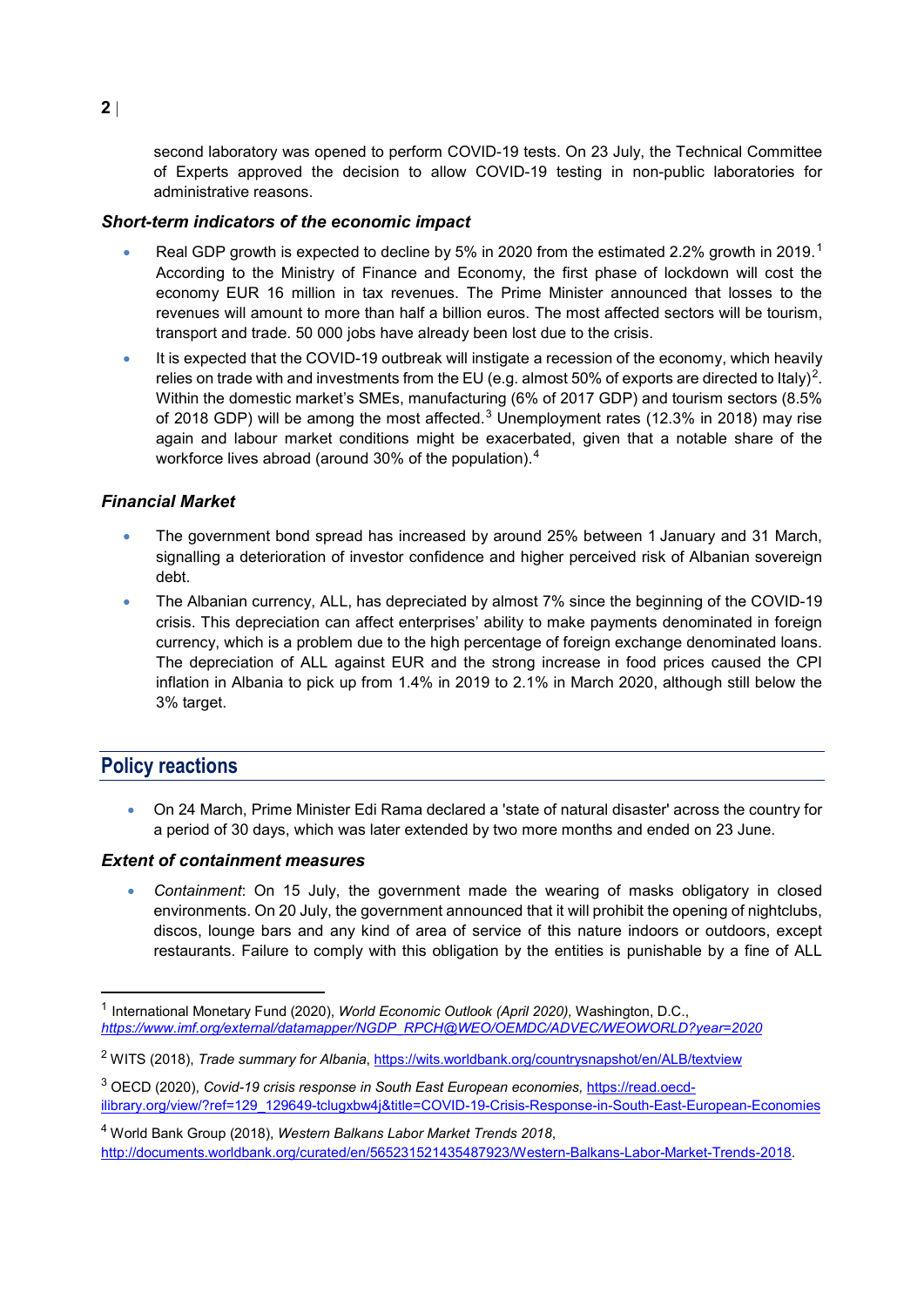3 million and suspension of activity for a period of one year. In addition, it prohibited music after 20:00 in all facilities of any kind. Non-compliance with this obligation is punishable by a fine of ALL 1 million, and in case of repetition, the suspension of activity for a period of six months.

- *Curfew:* As of 1 June, there was no longer a curfew in Albania. Cars were allowed to move freely in all of the country, as the separation between Green Zones (low risk) and Red Zones (high risk) was lifted.
- *Opening of the economy:* As of 20 April, the government allowed economic activity to resume for 600 sectors such as agriculture and animal husbandry, food production, mining and textile industry as well as the fishing sector. On 27 April, a new wave of businesses was able to resume their activities, enabling 27 589 employees to return to work. These include different types of businesses such as clothing stores, shoe and leather goods shops, furniture and household items stores, florist shops, lighting, electronic and telecommunications equipment stores. Taxi services were allowed for a maximum of two passengers from the same family per car. On 11 May, driving schools, hairdressers, barbershops, dental clinics and stores in shopping malls were allowed to resume activity. On 18 May, bars and restaurants resumed activities, but only on the exterior of their facilities. Museums, art galleries and archaeological sites also opened on 18 May, and individual sports training resumed in open areas. On 24 May, places of worship opened for all religions under the necessary restrictions. The government planned to announce at the end of May the strategy on opening public transports gradually. On 1 June, kindergartens and day-care facilities reopened. In addition, sports championships were allowed - only without an audience. All parks, educational and cultural training centres, internet centres and gyms are open under strict security rules. Schools resumed only for high school graduates taking university admission exams and for universities during the summer with fewer students per class. On 24 June, public transportation was allowed to operate again throughout the country, with masks being obligatory for everyone using it.
- *Tourism:* Albania drafted a protocol for the summer season including measures such as thorough temperature checks for all beach goers, an anti COVID-19 coordinator overseeing the hygiene measures for staff, obligatory masks and gloves for staff, which must also be available for all tourists and more. From 1 June, beaches opened for hotels only, and from 10 June, they would open for all tourists. A licensing authority will check to make sure all beach areas fulfil the required conditions. It is possible to apply online for the necessary certificate to use the beaches.

#### *Border measures*

- On 1 June, Albania opened land borders with all neighbouring countries.
- On 22 June, Tirana International Airport was allowed to start broad operations of regular international flights. Maritime transport was allowed to resume for all international passenger transport lines.
- The EU continues to have closed borders with Albania, and some countries are closing further with Austria suspending flights with Albania until the end of July and Hungary adding Albania to its red list of countries with a possibility of barring citizens completely from entering the country.
- The Albanian government will reimburse citizens who received fines for exceeding their stays in a foreign country due to the closure of borders.

#### *Measures to cope with the health emergency*

• On 3 April, Albania received 8 tons of personal protective equipment for medical staff, reaching a total of 23 tons of new equipment including masks, special clothing, goggles, protective helmets and other elements enabling the increase of the safety of doctors and nurses in dealing with COVID-19.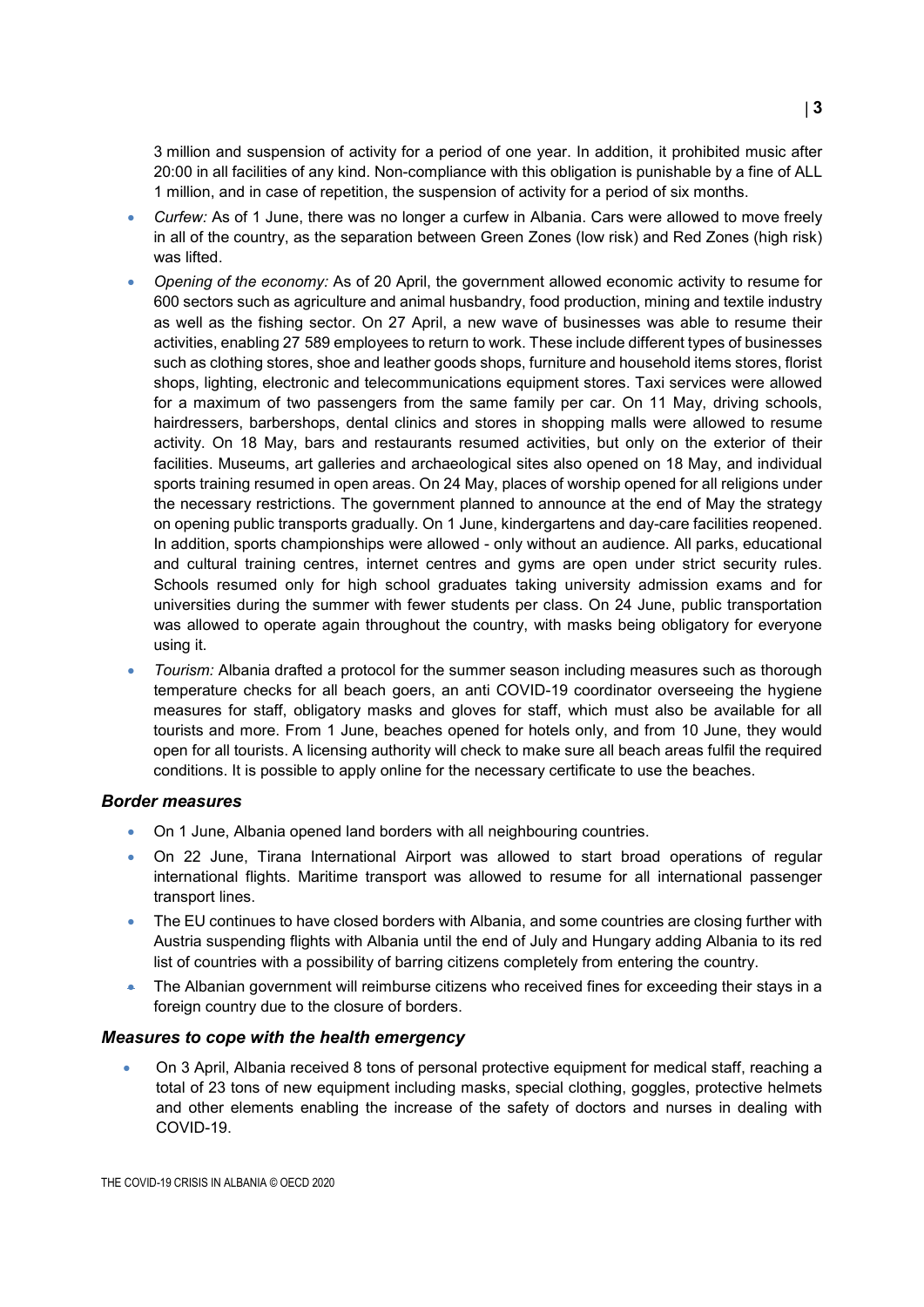- An export ban has been placed on drugs and medical devices except if a special authorisation is provided by the Minister of Health.
- The elderly receive their reimbursable drugs at home.
- Family physicians across the country are performing online counselling and treatment of patients with chronic diseases, and monitoring all patients confirmed with COVID-19 who are at home with mild or moderate symptoms.

### *Monetary policy*

- As of 25 March, the Bank of Albania decided to reduce its policy rate from 1.0% to 0.5%. It reduced the interest rate for the overnight lending facility from 1.9% to 0.9% and maintained the interest rate for the overnight deposit facility unchanged, at 0.1%.
- The Bank of Albania has increased the operational capacities to guarantee the supply of the economy with currency and banknotes as well as to ensure the smooth functioning of the electronic payment system.
- The Bank of Albania has adopted the operational strategy of unlimited liquidity into the banking system. Through this strategy, the banking sector, businesses, households and the public sector will have the possibility to withdraw at the Bank of Albania all the necessary liquidity required by them.
- The Supervisory Council decided to ease the postponement procedures by three months of loan instalments to businesses and households affected by the crisis, by providing the banking sector with the necessary regulatory space to do so.
- Until the end of June 2020, the distribution of dividends from 2019 and 2020 to banks is suspended. In addition, the supervisory board and top management of the Bank of Albania had their salaries halved for the duration of the pandemic.
- On 28 May, the Bank of Albania announced the temporary suspension of the payment of loan instalments for all categories of customers, for an additional period, from 1 June to 31 August 2020. It also suspended temporarily the creation of reserve funds for real estates obtained instead of the payment of loans until December 2020.
- As of 28 May, banks can restructure current loan agreements in order to find adequate solutions depending on borrowers' solvency until 31 December 2020 without additional provisioning costs and without deteriorating the status of the borrowers. The current regulation and requirements related to the restructuring of loans will be in place for one more year until January 2022.

## *Fiscal policy*

- The government has allocated a total of ALL 45 billion (2.8% of GDP) through two support packages for the population and the private sector affected by the COVID-19 pandemic, which includes budget spending, sovereign guarantees and tax deferrals.
- On 19 March, the government amended the 2020 budget through a [normative act](https://financa.gov.al/wp-content/uploads/2020/03/Akti-Normativ.pdf) announcing a package of support measures of ALL 23 billion (1.3% of GDP). The package is a combination of spending reallocations, spending increases and sovereign guarantees to support affected businesses.
- A total of USD 65 million was made available for the immediate needs of the most disadvantaged part of the population, small businesses and for the potential unemployment due to the virus.
- USD 10 million was made available as a reserve fund to the Council of Ministers for any unforeseen emergencies.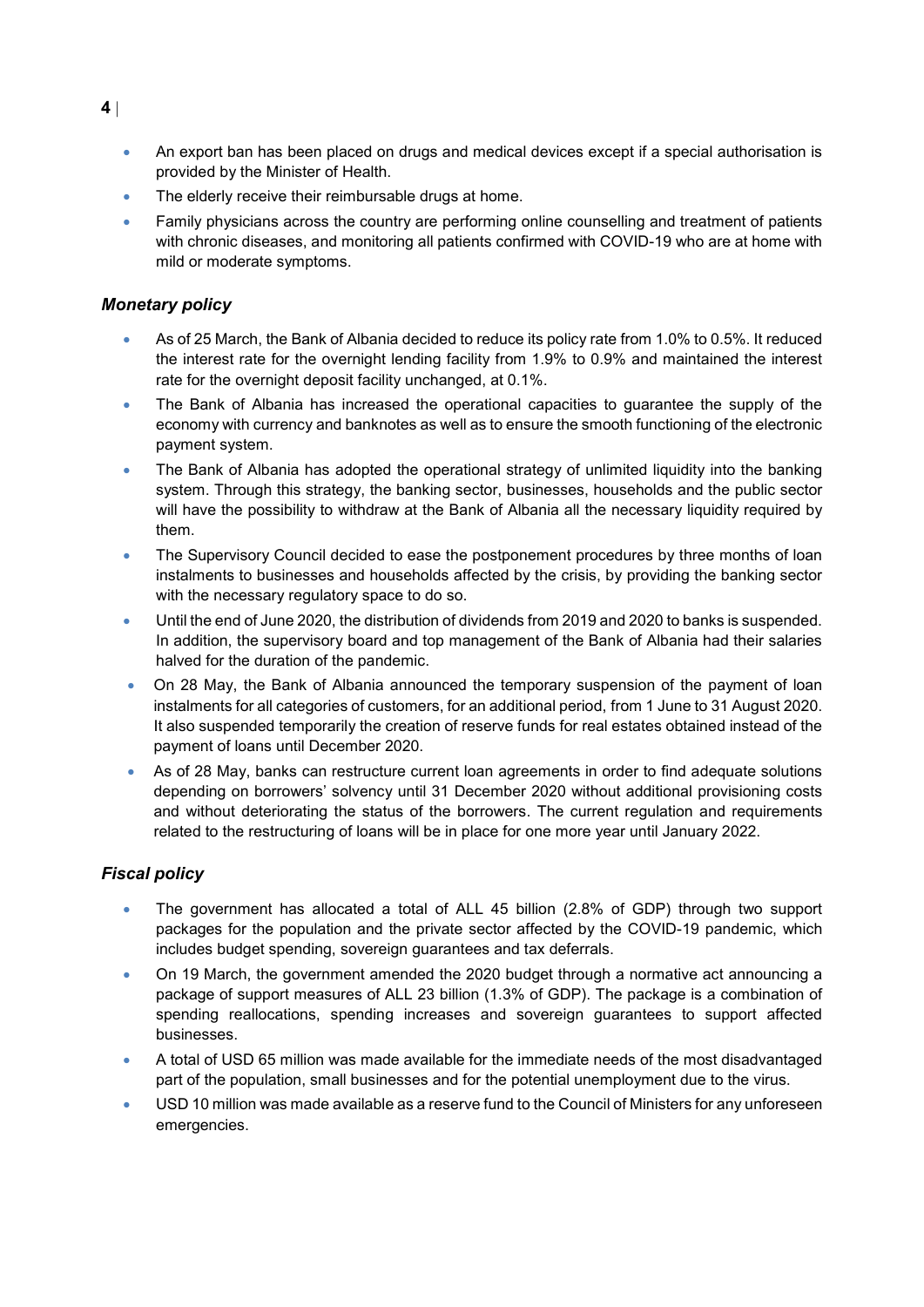#### *Support to firms:*

- *Support to salaries and firm liquidity*: USD 100 million, through the instrument of a sovereign guarantee, was allocated to companies that have difficulties in paying employee salaries. The government will support businesses who stopped working due to the COVID-19 pandemic with a benefit of not more than USD 14 000 by paying their employees the minimum wage, ALL 26 000. The self-employed will also receive the same amount.
- *Credit support:* The government will permanently erase late payment interests for active debtors who are current energy consumers, family or small business, with a financial effect of up to USD 150 million.
- The government announced a sovereign guarantee of ALL 5 billion (0.9% of GDP), providing loans for working capital of the tourism sector and active processing exporting companies with the government bearing interest costs.
- The government rescheduled the profit tax deadline until after September for all businesses that had to stop their activity due to the pandemic. However, tourism, active processing and call centres, small businesses with less than ALL 14 million in turnover were allowed to defer payments of profit tax to next year.
- On 5 June, the government announced a zero profit tax for small businesses with less than ALL 14 million (~EUR 100 000) turnover until 2029 as part of its National Plan "Albania 2030".
- The General Directorate of Road Transport Services announced the payment of 100% of the annual tax for 2020 for 7 204 transportation vehicles such as buses, amounting to ALL 170 million.
- Balance sheet submissions are postponed until 1 June 2020 for businesses submitting balance sheets to NBCs online or directly.

#### *Support to the population:*

- *Unemployment measures:* Included in the first economic package, unemployment benefits were doubled during the pandemic. As of 20 April, from the expanded economic package, 176 000 families will receive ALL 40 000 during the COVID-19 pandemic. That includes 100 000 employees from small businesses affected by the situation, 66 000 employees from large businesses and 10 000 employees from the tourism sector. Businesses that do not apply for their employees will be fined. The unemployed jobseekers who were receiving unemployment benefits before 10 March will be able to process their requests online, and citizens that were unemployed after 10 March will be able to exceptionally apply online (by email) and receive unemployment benefits.
- *Support for vulnerable groups:* Persons receiving social assistance will receive double the amount during the pandemic. The payment of rent will be postponed for the months of April and May for small businesses, families that have stopped working due to the COVID-19 situation, and students that moved back home during the pandemic.
- *Support for education:* Albania has developed a range of televised courses for primary and secondary students that air on national TV channels. Distance learning is also available via online platforms such as Google Classroom, Zoom and Edmondo, and is organised at the school level. Online lectures will continue until the end of May.

#### *Additional measures*

- As of 20 April, citizens and businesses are able to get an authorisation online allowing them to go out or go to work.
- On 16 April, the parliament approved the government's proposal to introduce harsh prison sentences for those who violate COVID-19 measures, thus changing the Criminal Code.

THE COVID-19 CRISIS IN ALBANIA © OECD 2020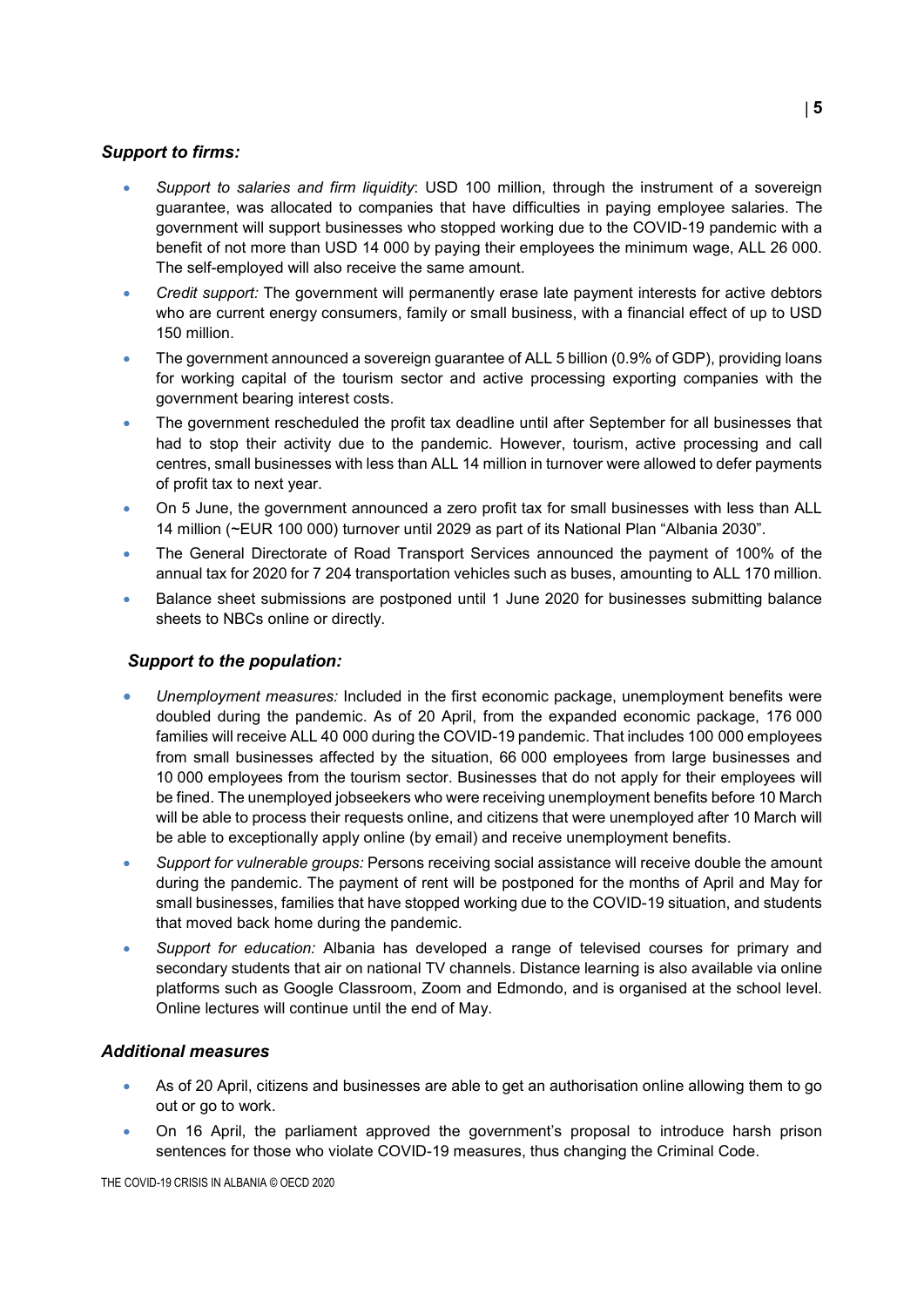- Any business that raises their prices abusively will be penalised.
- All passports and IDs that expire during the COVID-19 pandemic will continue to be valid until they are able to obtain new forms of identification. The renewal process has become operational again and citizens may now make their appointments online.
- On 1 April, the Prime Minister announced that the doctors, nurses and health workers on the front line will receive an additional EUR 1 000 payment. The supporting personnel (including ambulance drivers) will benefit from an additional payment of EUR 500 during the COVID-19 crisis.
- The Council of Ministers decided that the salary of the Prime Minister, the government cabinet and the deputies will be halved for a period of three months, while the Presidency offered to voluntarily give up 50% of their salary. Additionally, the assembly called for 30 other constitutional institutions to voluntarily join the initiative and give a part of their salaries.
- USD 20 million was made available to the Ministry of Defence for Humanitarian Operation.

#### *International support*

- The EU is mobilising a package of over EUR 410 million in reallocated bilateral financial assistance to support the Western Balkans during the coronavirus emergency. Out of this package, Albania will receive EUR 4 million of immediate support for the health sector and EUR 46.7 million of support for the social and economic recovery.
- The Commission has adopted a proposal for a EUR 3 billion macro-financial assistance (MFA) package to ten enlargement and neighbourhood partners to help them limit the economic fallout of the coronavirus pandemic. Albania will receive USD 180 million out of this package.
- On 10 April, the IMF approved USD 190.5 million in financial assistance to Albania.
- Albania is receiving USD 700 000 in health assistance from the USA to help prepare the response of the health sector to the COVID-19 pandemic.
- Albania is also receiving aid for its health care system from Turkey, China, Switzerland, Norway, Hungary and the UNDP.

# **Outlook**

- *Situation prior to COVID-19*: In November 2019, Albania was hit by a high magnitude earthquake, which took a toll on physical infrastructure and economic activity, leaving a burden on the budget prior to COVID-19. Although in recent years the economy experienced a constant increase in real GDP growth, due to the earthquake and a decrease in energy production caused by a drought, it went from 4.1% to an estimated 2.2% in 2019. On the other hand, unemployment rates have been constantly declining, reaching 12.3% in 2018. The situation for youth has been improving (28% in 2019), as well as long-term unemployment (67.4% of all unemployment), although their high levels remain a concern. On the other hand, the share of informal workers kept increasing, reaching 37% in 2018. This situation has led to an outflow of the young and highly skilled from the country, with more than 30% of the population residing outside of the country. Net FDI had been decreasing at an estimated 7.6%, after peaking in 2016 due to the Trans Adriatic Pipeline and the Devoll Hydropower projects. General government debt stood at 66.7% of GDP.
- Given the small size of the Albanian economy, the policy action is considerable and covers many groups affected by the containment measures. In Fall 2019, the projected GDP growth for 2020 in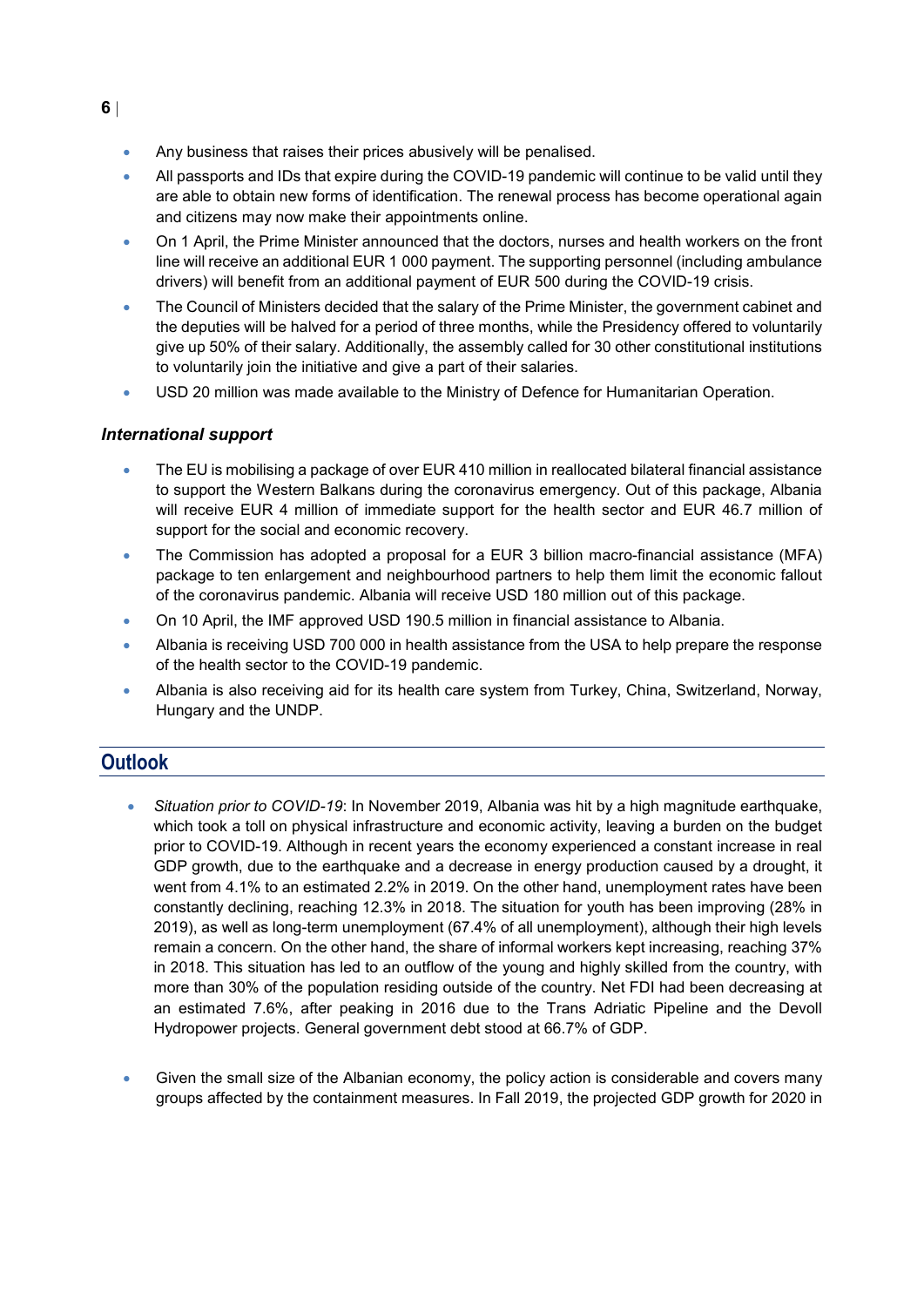Albania was 3.4%,<sup>[5](#page-25-0)</sup> while in April 2020 the GDP growth is projected to be -5%.<sup>[6](#page-25-1)</sup> Hence, the coronavirus pandemic is expected to produce a notable recession of the economy, which heavily relies on trade with and investments from the EU, particularly Italy. Within the domestic market, SMEs, manufacturing and tourism sectors will be among the most affected. Unemployment may rise again and labour market conditions may further deteriorate given that a notable share of the workforce live abroad (around 30% of the population). Amidst the crisis, the European Commission decided to open accession negotiations with Albania.

- This paper is published under the responsibility of the Secretary-General of the OECD. The opinions expressed and arguments employed herein do not necessarily reflect the official views of OECD member countries.
- This document and any map included herein are without prejudice to the status of or sovereignty over any territory, to the delimitation of international frontiers and boundaries and to the name of any territory, city or area.
- The use of this work, whether digital or print, is governed by the Terms and Conditions to be found at [http://www.oecd.org/termsandconditions.](http://www.oecd.org/termsandconditions)

<span id="page-25-0"></span> <sup>5</sup> World Bank (2019), *Western Balkans Regular Economic Report: Fall 2019*, Washington D.C., <https://www.worldbank.org/en/region/eca/publication/western-balkans-regular-economic-report>

<span id="page-25-1"></span><sup>6</sup> International Monetary Fund (2020), *World Economic Outlook (April 2020),* Washington D.C., [https://www.imf.org/external/datamapper/NGDP\\_RPCH@WEO/OEMDC/ADVEC/WEOWORLD?year=2020](https://www.imf.org/external/datamapper/NGDP_RPCH@WEO/OEMDC/ADVEC/WEOWORLD?year=2020)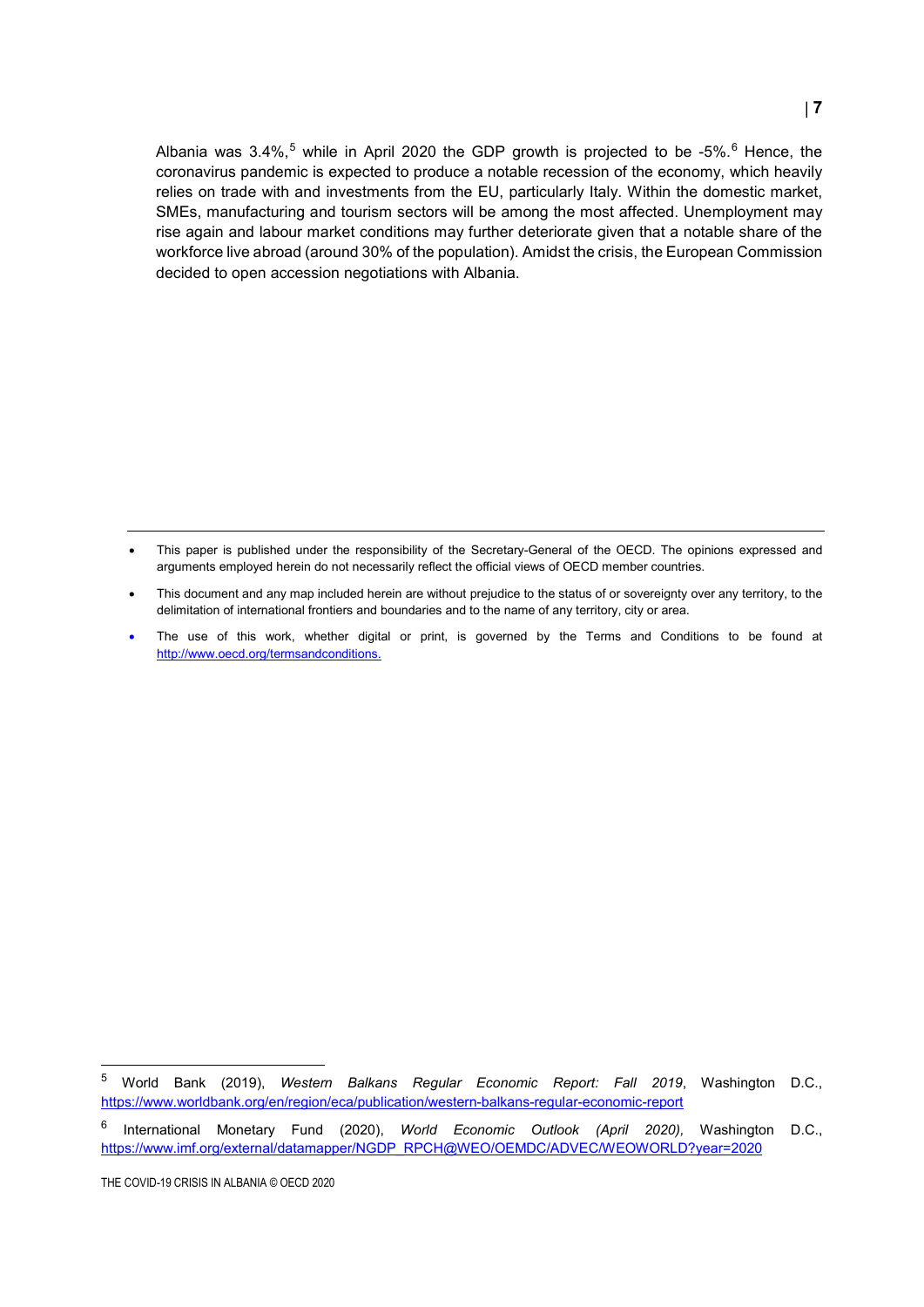

# **TACKLING CORONAVIRUS (COVID-19)** CONTRIBUTING TO A GLOBAL EFFORT

# **THE COVID-19 CRISIS IN ALBANIA**

### **31 August 2020**

# **COVID-19 update**

- *Current COVID-19 situation:* The Ministry of Health of Albania monitors and holds daily press conferences on the COVID-19 outbreak. The detailed and updated number of cases – including statistics on patients in remission, number of new cases, deaths and the total of positive tests for COVID-19 – is published daily on the Ministry's [website.](https://shendetesia.gov.al/koronavirusi-i-ri-dhe-masat-ndaj-tij/)
- As of 31 August, Albania ranks 72<sup>nd</sup> in the world in terms of the number of confirmed cases with 310.6 cases per 100 000 inhabitants and 39<sup>th</sup> in the world in terms of the number of active cases with 131.1 cases per 100 000 inhabitants.
- As of May 2020, the government put a de-confinement process in place to open the economy step by step, including the reopening of touristic activities under health and safety protocols and completely removing its curfew. On 1 June, Albania opened land borders with all neighbouring countries. As of 9 June, the number of new cases started rising, putting the deconfinement process into question. As the situation continued, on 19 June, the government announced an increased monitoring of the measures (keeping distance, wearing masks etc.) and a zero-tolerance policy towards those who fail to comply. On 23 June, the state of natural disaster ended, enabling public transportation to resume the next day. However the government reiterated their statement that there shall be a strict monitoring of the implemenation of the measures. On 13 July, Albania reached another high record of new COVID-19 cases in a day. In response to this, on 15 July, the government made the wearing of masks obligatory in closed environments. The COVID-19 task force of inspection of measure implementation has doubled in numbers to increase the monitoring. On 20 July, the government announced the closing of nightclubs, discos and lounge bars and a ban on music after 20:00 in all public facilities. On 21 July, Albania reached the highest number of new infections in one day since the start of the pandemic. On 17 August, the Ministry of Health announced its autumn-winter strategy for handling the crisis. On 25 August, the Prime Minister announced a planned increase in the wages of doctors and nurses. The school year is set to start on 14 September and will follow the guidelines approved by the Technical Committee of Experts.
- *Assessment of the health system:* Two main hospitals were put into service for coronavirus patients in Tirana as "COVID 1" and "COVID 2". According to the Albanian Ministry of Health, they have around 500 hospital beds for the hospitalisation of patients with coronavirus at their disposal. More hospitals have since been adapted to function as quarantine hospitals during the pandemic. With a current capacity of 90 000 tests, more than 30 000 persons are tested to date in Albania. On 18 May, due to the decrease in the number of new cases, hospitals were allowed to start performing planned interventions and the "COVID 2" hospital returned to its usual activities. At the beginning of June, another hospital, named "COVID 3", was adapted to prepare for a possible new wave of infections. The government has been continuously investing in improving hospitals and the health system in general, strengthening the capacity of life-saving equipment for intensive care units in hospitals with 265 new monitors and opening 28 summer health centers near beaches around the country. Since deconfinement started, an increase in the number of infected cases quickly followed, showing a worrisome trend in the number of hospitalised persons and deaths due to COVID-19. However, the government stated that there has been an increase in the number of persons tested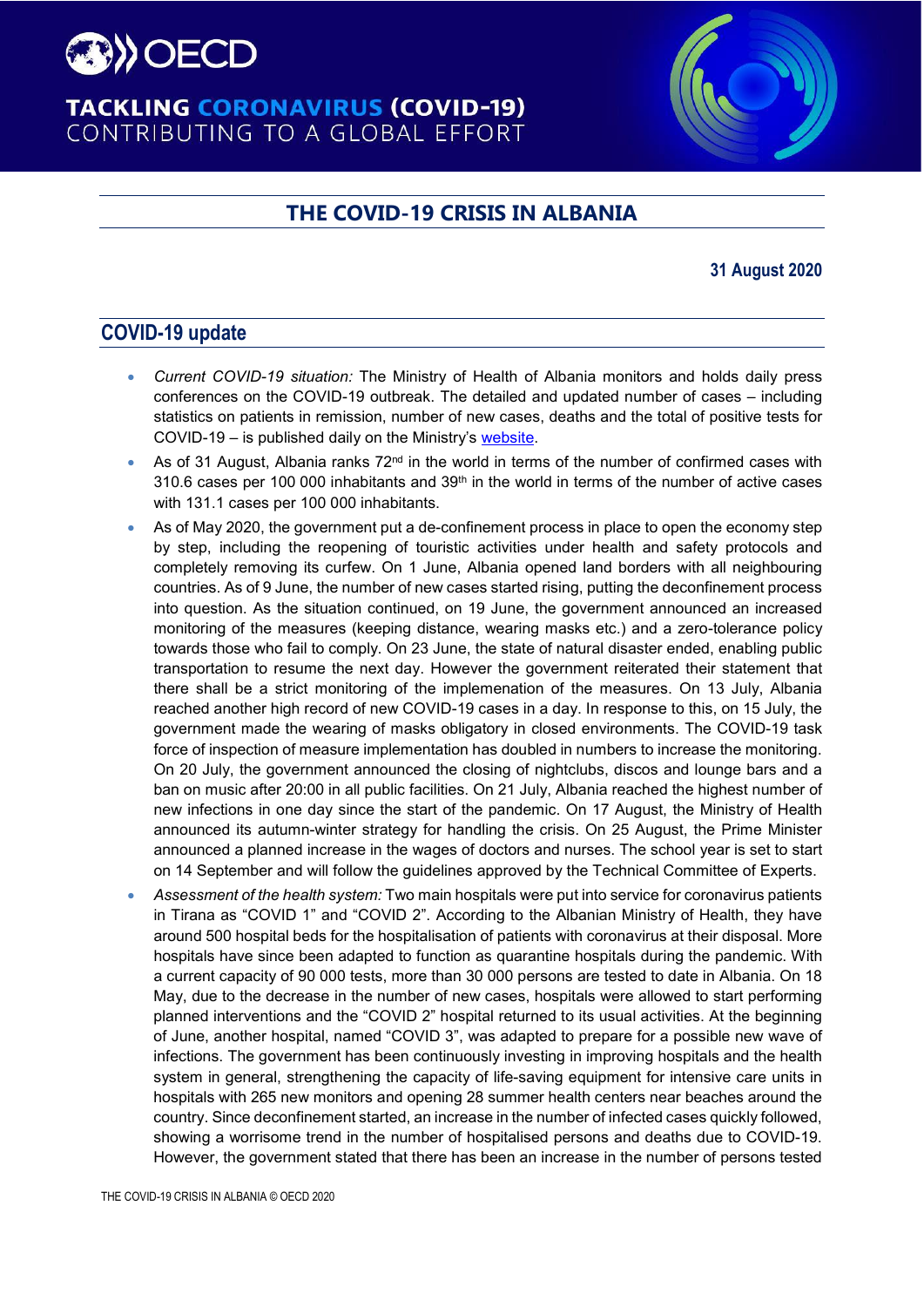for COVID-19, showing that the share of positive cases to the number of cases tested has been constant during the last week. On 13 July, the "COVID 2" hospital stopped performing its usual functions, and is once again functioning for patients infected with COVID-19 only. On 17 July, a second laboratory was opened to perform COVID-19 tests. On 23 July, the Technical Committee of Experts approved the decision to allow COVID-19 testing in non-public laboratories for administrative reasons. On 17 August, the Ministry of Health announced an autumn-winter strategy which includes: doubling the testing capacity, hiring and training medical staff and providing free flu vaccines for the groups most in need. On 19 August, hospitals started procedures for the treatment of patients using the convalescent plasma therapy.

#### *Short-term indicators of the economic impact*

- Real GDP growth is expected to decline by 5% in 2020 from the estimated 2.2% growth in 20[1](#page-27-0)9.<sup>1</sup> According to the Ministry of Finance and Economy, the first phase of lockdown will cost the economy EUR 16 million in tax revenues. The Prime Minister announced that losses to the revenues will amount to more than half a billion euros. The most affected sectors will be tourism, transport and trade. 50 000 jobs have already been lost due to the crisis.
- It is expected that the COVID-19 outbreak will instigate a recession of the economy, which heavily relies on trade with and investments from the EU (e.g. almost 50% of exports are directed to Italy)<sup>[2](#page-27-1)</sup>. Within the domestic market's SMEs, manufacturing (6% of 2017 GDP) and tourism sectors (8.5% of 2018 GDP) will be among the most affected.<sup>[3](#page-27-2)</sup> Unemployment rates (12.3% in 2018) may rise again and labour market conditions might be exacerbated, given that a notable share of the workforce lives abroad (around 30% of the population).[4](#page-27-3)

#### *Financial Market*

- The government bond spread has increased by around 25% between 1 January and 31 March, signalling a deterioration of investor confidence and higher perceived risk of Albanian sovereign debt.
- The Albanian currency, ALL, has depreciated by almost 7% since the beginning of the COVID-19 crisis. This depreciation can affect enterprises' ability to make payments denominated in foreign currency, which is a problem due to the high percentage of foreign exchange denominated loans. The depreciation of ALL against EUR and the strong increase in food prices caused the CPI inflation in Albania to pick up from 1.4% in 2019 to 2.1% in March 2020, although still below the 3% target.

## **Policy reactions**

• On 24 March, Prime Minister Edi Rama declared a 'state of natural disaster' across the country for a period of 30 days, which was later extended by two more months and ended on 23 June.

<span id="page-27-0"></span> <sup>1</sup> International Monetary Fund (2020), *World Economic Outlook (April 2020),* Washington, D.C., *[https://www.imf.org/external/datamapper/NGDP\\_RPCH@WEO/OEMDC/ADVEC/WEOWORLD?year=2020](https://www.imf.org/external/datamapper/NGDP_RPCH@WEO/OEMDC/ADVEC/WEOWORLD?year=2020)*

<span id="page-27-1"></span><sup>2</sup> WITS (2018), *Trade summary for Albania*,<https://wits.worldbank.org/countrysnapshot/en/ALB/textview>

<span id="page-27-2"></span><sup>3</sup> OECD (2020), *Covid-19 crisis response in South East European economies,* [https://read.oecd](https://read.oecd-ilibrary.org/view/?ref=129_129649-tclugxbw4j&title=COVID-19-Crisis-Response-in-South-East-European-Economies)[ilibrary.org/view/?ref=129\\_129649-tclugxbw4j&title=COVID-19-Crisis-Response-in-South-East-European-Economies](https://read.oecd-ilibrary.org/view/?ref=129_129649-tclugxbw4j&title=COVID-19-Crisis-Response-in-South-East-European-Economies)

<span id="page-27-3"></span><sup>4</sup> World Bank Group (2018), *Western Balkans Labor Market Trends 2018*, http://documents.worldbank.org/curated/en/565231521435487923/Western-Balkans-Labor-Market-Trends-2018.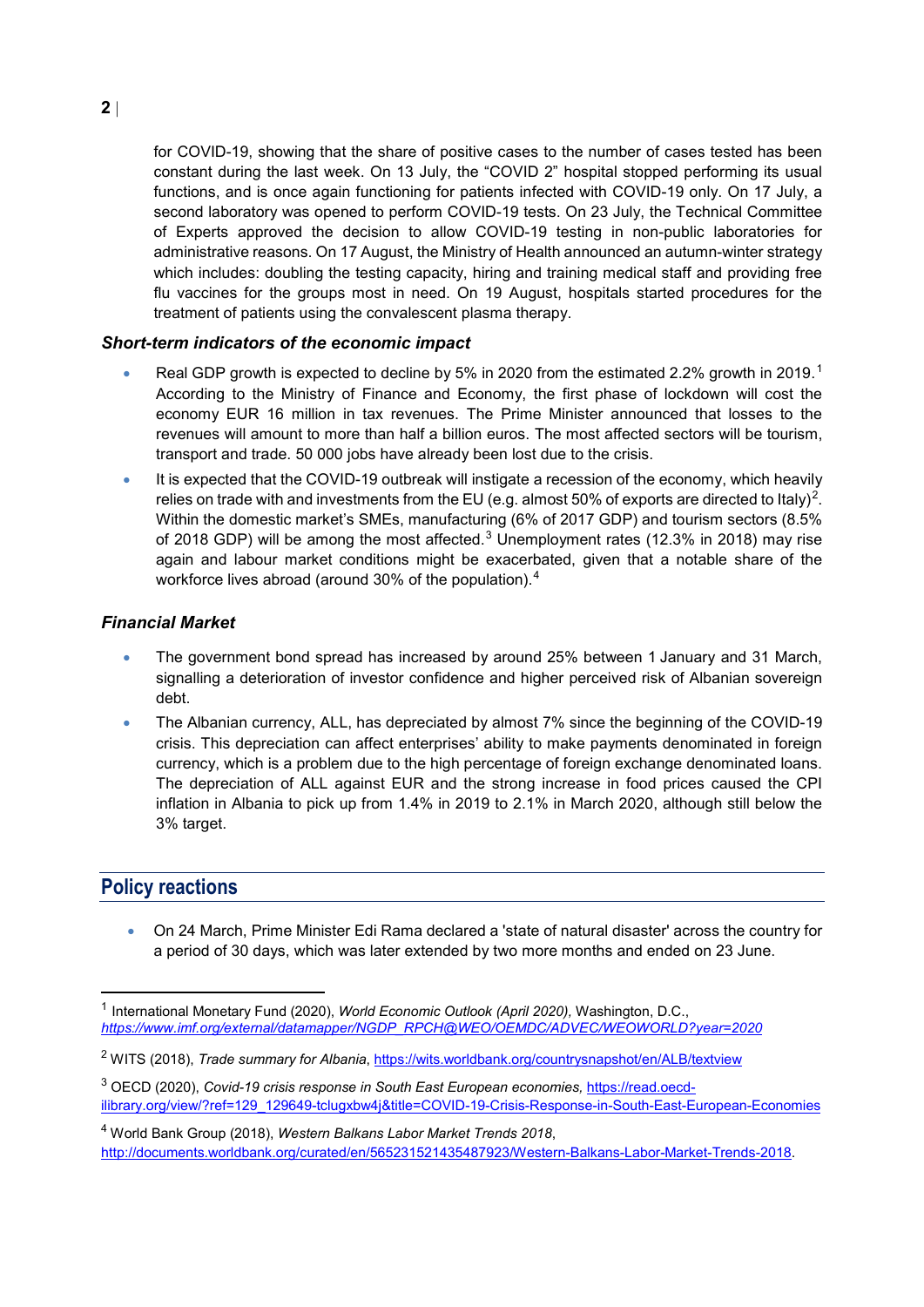#### *Extent of containment measures*

- *Containment*: On 15 July, the government made the wearing of masks obligatory in closed environments. On 20 July, the government announced that it will prohibit the opening of nightclubs, discos, lounge bars and any kind of area of service of this nature indoors or outdoors, except restaurants. Failure to comply with this obligation by the entities is punishable by a fine of ALL 3 million and suspension of activity for a period of one year. In addition, it prohibited music after 20:00 in all facilities of any kind. Non-compliance with this obligation is punishable by a fine of ALL 1 million, and in case of repetition, the suspension of activity for a period of six months.
- *Curfew:* As of 1 June, there was no longer a curfew in Albania. Cars were allowed to move freely in all of the country, as the separation between Green Zones (low risk) and Red Zones (high risk) was lifted.
- *Opening of the economy:* As of 20 April, the government allowed economic activity to resume for 600 sectors such as agriculture and animal husbandry, food production, mining and textile industry as well as the fishing sector. On 27 April, a new wave of businesses was able to resume their activities, enabling 27 589 employees to return to work. These include different types of businesses such as clothing stores, shoe and leather goods shops, furniture and household items stores, florist shops, lighting, electronic and telecommunications equipment stores. Taxi services were allowed for a maximum of two passengers from the same family per car. On 11 May, driving schools, hairdressers, barbershops, dental clinics and stores in shopping malls were allowed to resume activity. On 18 May, bars and restaurants resumed activities, but only on the exterior of their facilities. Museums, art galleries and archaeological sites also opened on 18 May, and individual sports training resumed in open areas. On 24 May, places of worship opened for all religions under the necessary restrictions. The government planned to announce at the end of May the strategy on opening public transports gradually. On 1 June, kindergartens and day-care facilities reopened. In addition, sports championships were allowed - only without an audience. All parks, educational and cultural training centres, internet centres and gyms are open under strict security rules. Schools resumed only for high school graduates taking university admission exams and for universities during the summer with fewer students per class. On 24 June, public transportation was allowed to operate again throughout the country, with masks being obligatory for everyone using it.
- *Tourism:* Albania drafted a protocol for the summer season including measures such as thorough temperature checks for all beach goers, an anti COVID-19 coordinator overseeing the hygiene measures for staff, obligatory masks and gloves for staff, which must also be available for all tourists and more. From 1 June, beaches opened for hotels only, and from 10 June, they would open for all tourists. A licensing authority will check to make sure all beach areas fulfil the required conditions. It is possible to apply online for the necessary certificate to use the beaches.
- *Education:* As it was announced that the school year will start on 14 September 2020, the government shared three scenarios for going back to school and will be deciding soon. Pupils will either go back to school physically for all classes, will alternate between one week of physical classes and one week of online classes or finally if the situation worsens, they will have only online classes. Pupils who could not follow online classes at the end of the school year during the pandemic, are having two weeks of classes to catch up. Additionally, the Ministry of Health shared instructions approved by the Technical Committee of Experts, to be followed during the school year, such as the obligation to wear masks for pupils in middle school or high school and other safety measures .

#### *Border measures*

• On 1 June, Albania opened land borders with all neighbouring countries.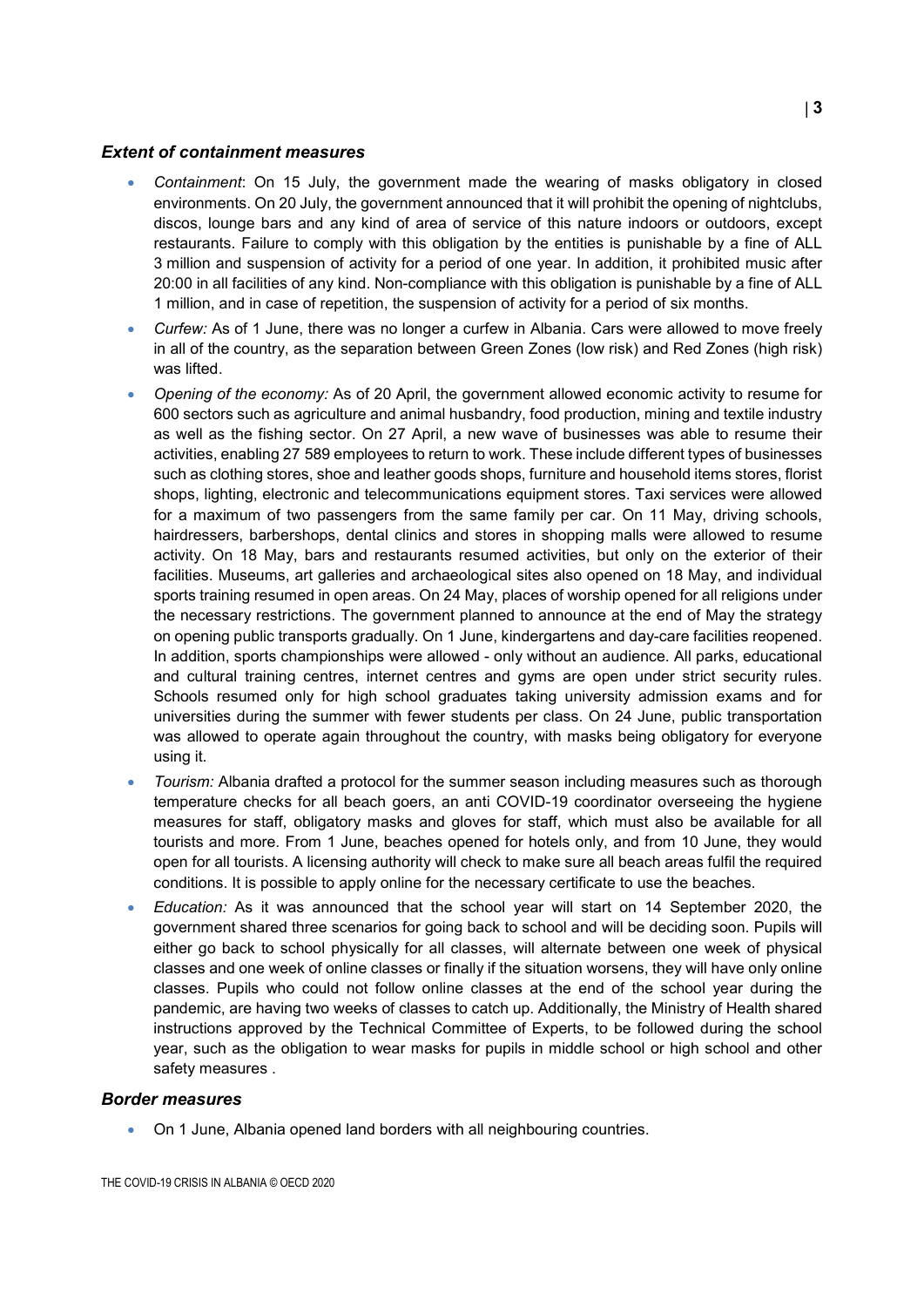- On 22 June, Tirana International Airport was allowed to start broad operations of regular international flights. Maritime transport was allowed to resume for all international passenger transport lines.
- The EU continues to have closed borders with Albania, and some countries are closing further with Austria suspending flights with Albania until the end of July and Hungary adding Albania to its red list of countries with a possibility of barring citizens completely from entering the country.
- The Albanian government will reimburse citizens who received fines for exceeding their stays in a foreign country due to the closure of borders.

#### *Measures to cope with the health emergency*

- On 3 April, Albania received 8 tons of personal protective equipment for medical staff, reaching a total of 23 tons of new equipment including masks, special clothing, goggles, protective helmets and other elements enabling the increase of the safety of doctors and nurses in dealing with COVID-19.
- An export ban has been placed on drugs and medical devices except if a special authorisation is provided by the Minister of Health.
- The elderly receive their reimbursable drugs at home.
- Family physicians across the country are performing online counselling and treatment of patients with chronic diseases, and monitoring all patients confirmed with COVID-19 who are at home with mild or moderate symptoms.

#### *Monetary policy*

- As of 25 March, the Bank of Albania decided to reduce its policy rate from 1.0% to 0.5%. It reduced the interest rate for the overnight lending facility from 1.9% to 0.9% and maintained the interest rate for the overnight deposit facility unchanged, at 0.1%.
- The Bank of Albania has increased the operational capacities to guarantee the supply of the economy with currency and banknotes as well as to ensure the smooth functioning of the electronic payment system.
- The Bank of Albania has adopted the operational strategy of unlimited liquidity into the banking system. Through this strategy, the banking sector, businesses, households and the public sector will have the possibility to withdraw at the Bank of Albania all the necessary liquidity required by them.
- The Supervisory Council decided to ease the postponement procedures by three months of loan instalments to businesses and households affected by the crisis, by providing the banking sector with the necessary regulatory space to do so.
- Until the end of June 2020, the distribution of dividends from 2019 and 2020 to banks is suspended. In addition, the supervisory board and top management of the Bank of Albania had their salaries halved for the duration of the pandemic.
- On 28 May, the Bank of Albania announced the temporary suspension of the payment of loan instalments for all categories of customers, for an additional period, from 1 June to 31 August 2020. It also suspended temporarily the creation of reserve funds for real estates obtained instead of the payment of loans until December 2020.
- As of 28 May, banks can restructure current loan agreements in order to find adequate solutions depending on borrowers' solvency until 31 December 2020 without additional provisioning costs and without deteriorating the status of the borrowers. The current regulation and requirements related to the restructuring of loans will be in place for one more year until January 2022.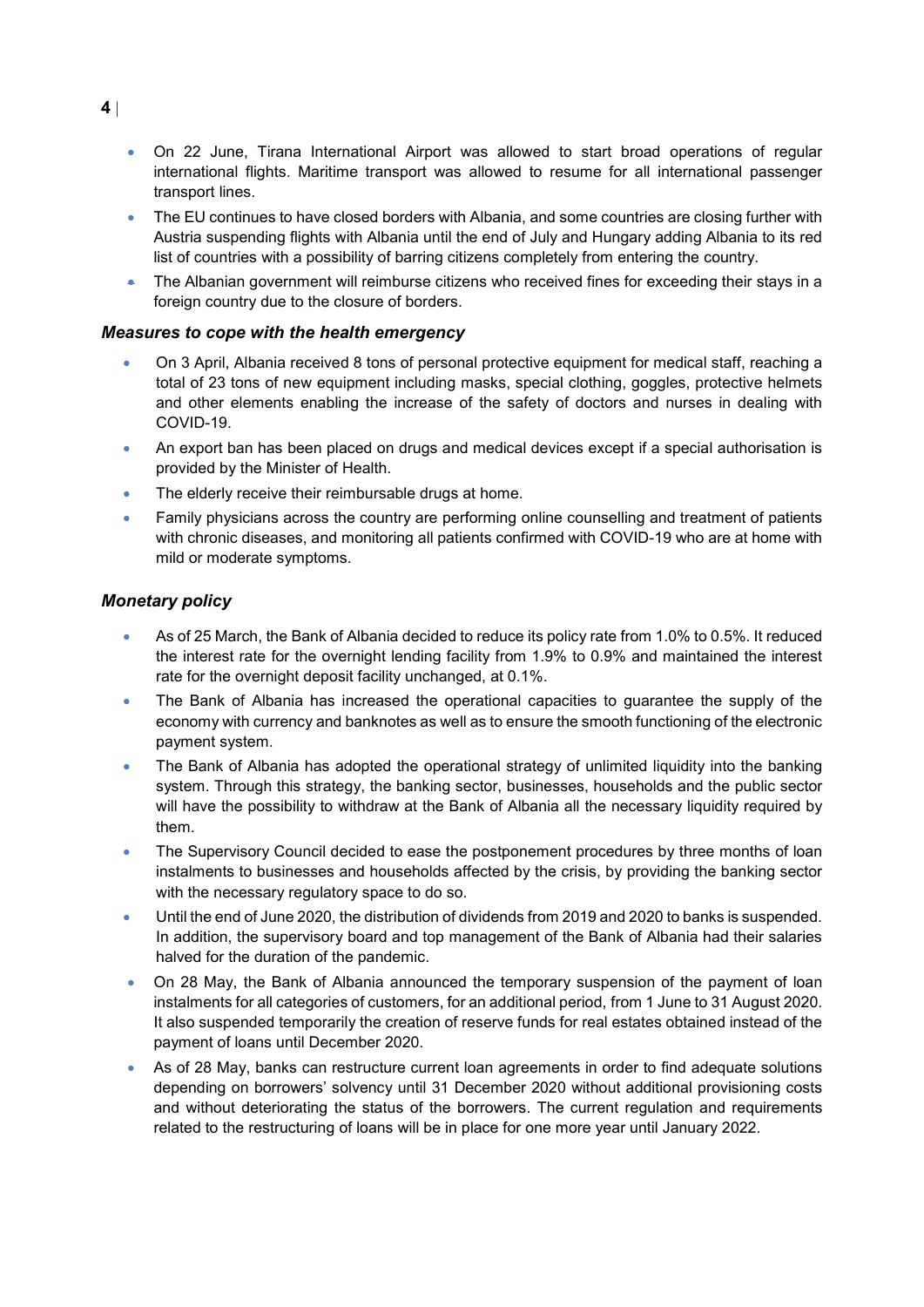### *Fiscal policy*

- The government has allocated a total of ALL 45 billion (2.8% of GDP) through two support packages for the population and the private sector affected by the COVID-19 pandemic, which includes budget spending, sovereign guarantees and tax deferrals.
- On 19 March, the government amended the 2020 budget through a [normative act](https://financa.gov.al/wp-content/uploads/2020/03/Akti-Normativ.pdf) announcing a package of support measures of ALL 23 billion (1.3% of GDP). The package is a combination of spending reallocations, spending increases and sovereign guarantees to support affected businesses.
- A total of USD 65 million was made available for the immediate needs of the most disadvantaged part of the population, small businesses and for the potential unemployment due to the virus.
- USD 10 million was made available as a reserve fund to the Council of Ministers for any unforeseen emergencies.

#### *Support to firms:*

- *Support to salaries and firm liquidity*: USD 100 million, through the instrument of a sovereign guarantee, was allocated to companies that have difficulties in paying employee salaries. The government will support businesses who stopped working due to the COVID-19 pandemic with a benefit of not more than USD 14 000 by paying their employees the minimum wage, ALL 26 000. The self-employed will also receive the same amount.
- *Credit support:* The government will permanently erase late payment interests for active debtors who are current energy consumers, family or small business, with a financial effect of up to USD 150 million.
- The government announced a sovereign guarantee of ALL 5 billion (0.9% of GDP), providing loans for working capital of the tourism sector and active processing exporting companies with the government bearing interest costs.
- The government rescheduled the profit tax deadline until after September for all businesses that had to stop their activity due to the pandemic. However, tourism, active processing and call centres, small businesses with less than ALL 14 million in turnover were allowed to defer payments of profit tax to next year.
- On 5 June, the government announced a zero profit tax for small businesses with less than ALL 14 million (~EUR 100 000) turnover until 2029 as part of its National Plan "Albania 2030".
- The General Directorate of Road Transport Services announced the payment of 100% of the annual tax for 2020 for 7 204 transportation vehicles such as buses, amounting to ALL 170 million.
- Balance sheet submissions are postponed until 1 June 2020 for businesses submitting balance sheets to NBCs online or directly.

#### *Support to the population:*

• *Unemployment measures:* Included in the first economic package, unemployment benefits were doubled during the pandemic. As of 20 April, from the expanded economic package, 176 000 families will receive ALL 40 000 during the COVID-19 pandemic. That includes 100 000 employees from small businesses affected by the situation, 66 000 employees from large businesses and 10 000 employees from the tourism sector. Businesses that do not apply for their employees will be fined. The unemployed jobseekers who were receiving unemployment benefits before 10 March will be able to process their requests online, and citizens that were unemployed after 10 March will be able to exceptionally apply online (by email) and receive unemployment benefits.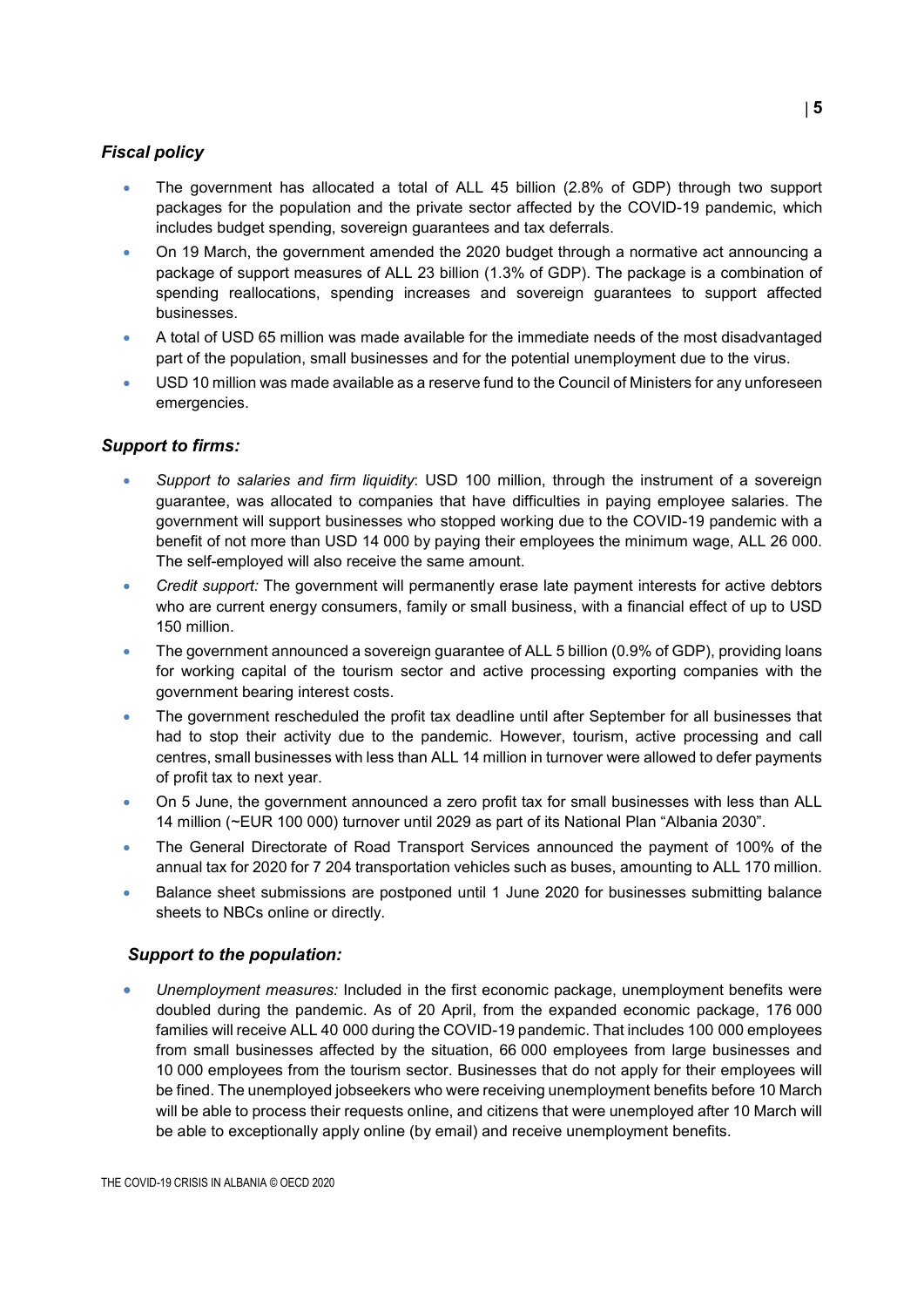- *Support for vulnerable groups:* Persons receiving social assistance will receive double the amount during the pandemic. The payment of rent will be postponed for the months of April and May for small businesses, families that have stopped working due to the COVID-19 situation, and students that moved back home during the pandemic.
- *Support for education:* Albania has developed a range of televised courses for primary and secondary students that air on national TV channels. Distance learning is also available via online platforms such as Google Classroom, Zoom and Edmondo, and is organised at the school level. Online lectures will continue until the end of May.

#### *Additional measures*

- As of 20 April, citizens and businesses are able to get an authorisation online allowing them to go out or go to work.
- On 16 April, the parliament approved the government's proposal to introduce harsh prison sentences for those who violate COVID-19 measures, thus changing the Criminal Code.
- Any business that raises their prices abusively will be penalised.
- All passports and IDs that expire during the COVID-19 pandemic will continue to be valid until they are able to obtain new forms of identification. The renewal process has become operational again and citizens may now make their appointments online.
- On 1 April, the Prime Minister announced that the doctors, nurses and health workers on the front line will receive an additional EUR 1 000 payment. The supporting personnel (including ambulance drivers) will benefit from an additional payment of EUR 500 during the COVID-19 crisis.
- On 25 August, the Prime Minister announced that there will be a considerable increase in wages for doctors and nurses in Albania.
- The Council of Ministers decided that the salary of the Prime Minister, the government cabinet and the deputies will be halved for a period of three months, while the Presidency offered to voluntarily give up 50% of their salary. Additionally, the assembly called for 30 other constitutional institutions to voluntarily join the initiative and give a part of their salaries.
- USD 20 million was made available to the Ministry of Defence for Humanitarian Operation.

## *International support*

- The EU is mobilising a package of over EUR 410 million in reallocated bilateral financial assistance to support the Western Balkans during the coronavirus emergency. Out of this package, Albania will receive EUR 4 million of immediate support for the health sector and EUR 46.7 million of support for the social and economic recovery.
- The Commission has adopted a proposal for a EUR 3 billion macro-financial assistance (MFA) package to ten enlargement and neighbourhood partners to help them limit the economic fallout of the coronavirus pandemic. Albania will receive USD 180 million out of this package.
- On 10 April, the IMF approved USD 190.5 million in financial assistance to Albania.
- Albania is receiving USD 700 000 in health assistance from the USA to help prepare the response of the health sector to the COVID-19 pandemic.
- Albania is also receiving aid for its health care system from Turkey, China, Switzerland, Norway, Hungary and the UNDP.

# **Outlook**